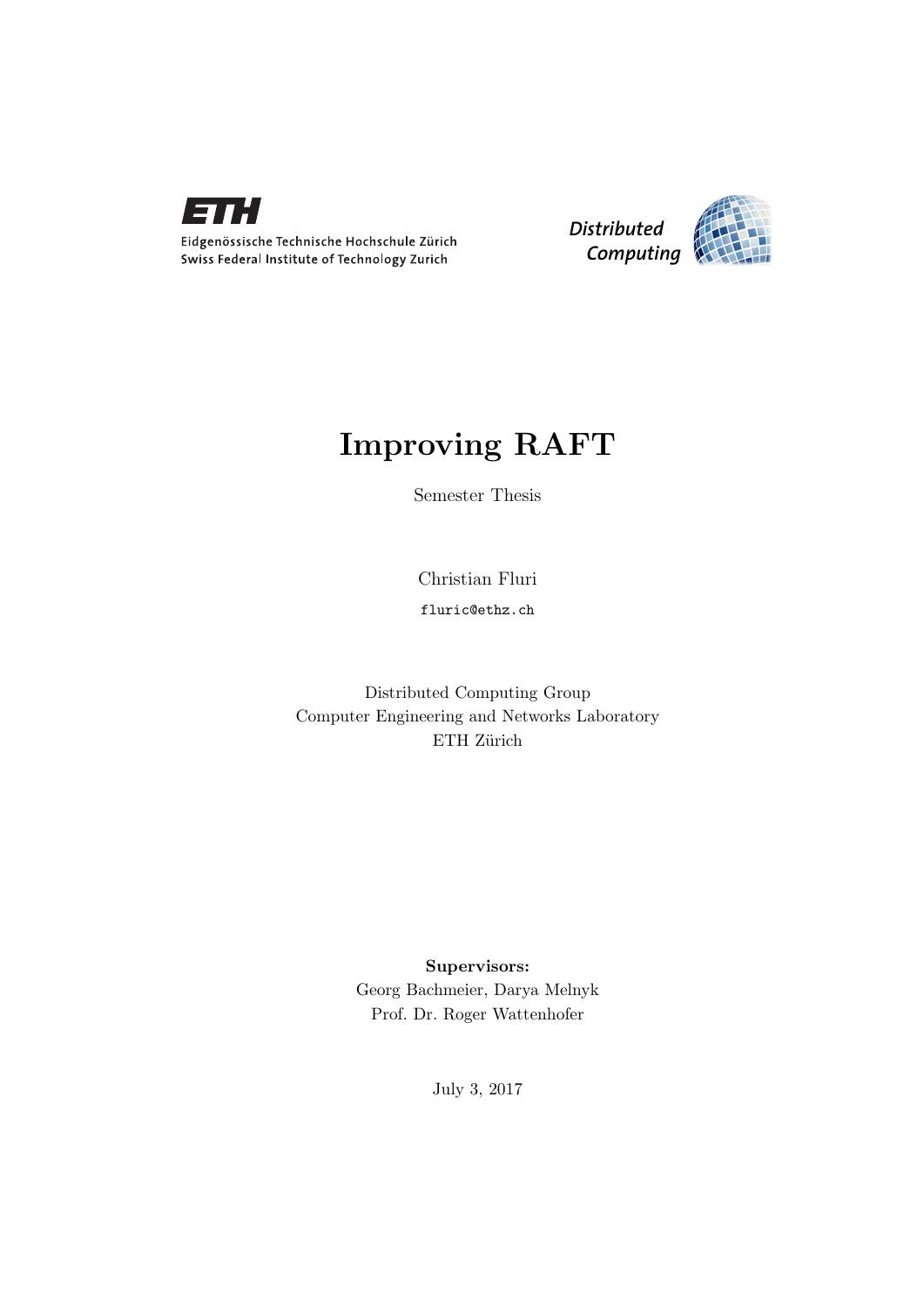# Acknowledgements

<span id="page-1-0"></span>I thank my two supervising tutors Georg Bachmeier and Darya Melnyk who guided me capably through this semester thesis. We met on a weekly basis where they assisted me helpfully whenever problems appeared. They also supported me actively during the writing process and made sure that the academic standards were met.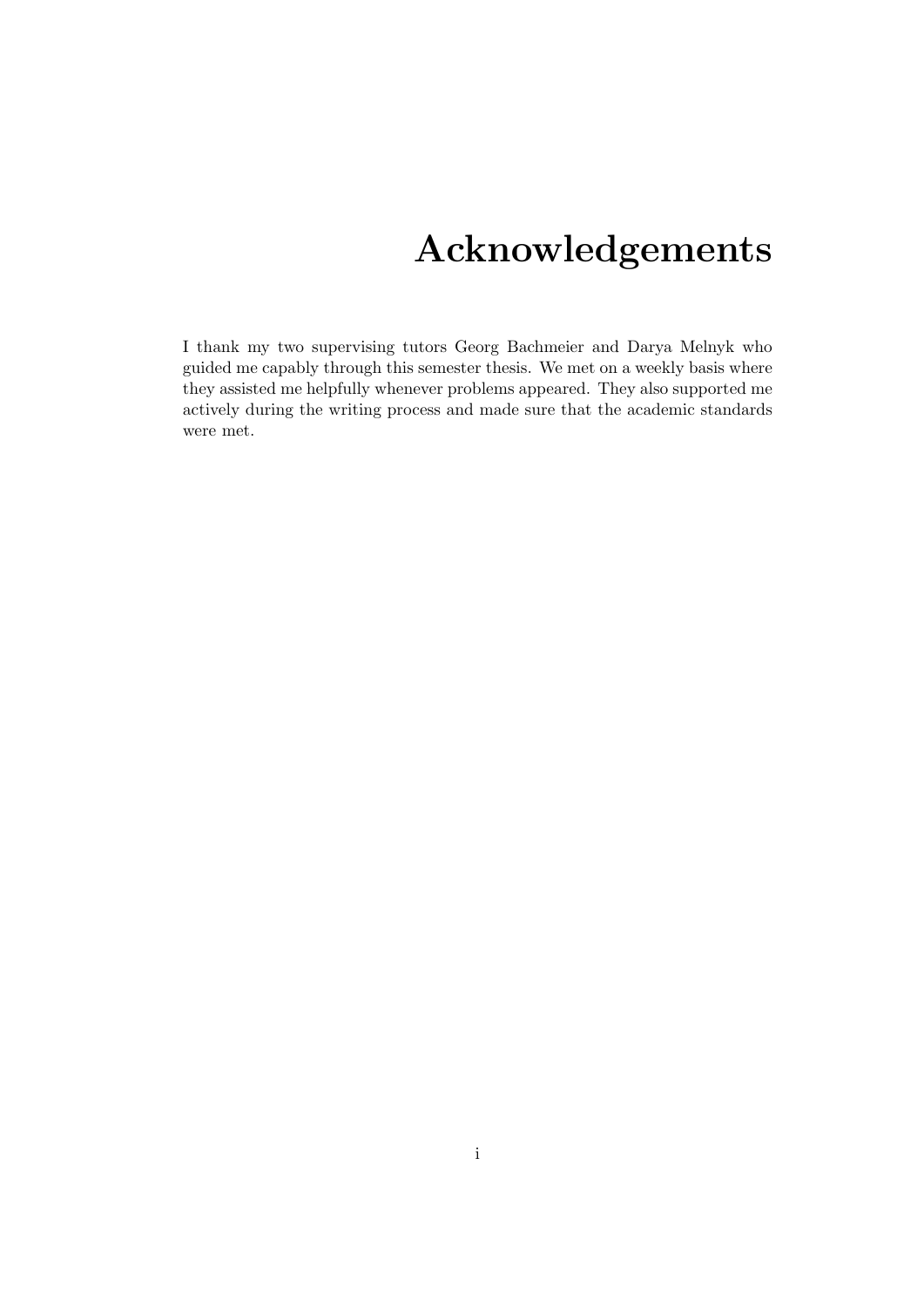# Abstract

<span id="page-2-0"></span>In this semester thesis, the goal was to fully understand the RAFT algorithm and then to examine its functionality and robustness in a critical point of view. With our own implementation of RAFT in Python we tried to get more familiar with the algorithm and also got a tool to test the algorithm under many different conditions. Especially we tried to measure how well it works in the following two configurations:

- An isolated server: It is assumed that one server still can send messages but does not receive messages from others anymore
- Partition: Here the servers are divided into two subgroups where between these two parts no communication is possible at all.

For the isolated server there were some severe problems which were efficiently solved by some small adjustments in the algorithm.

For the partition there were some limitations visible concerning the scalability in the leader election. We could improve the performance and loosen the limitations by dynamically adapting the election timeouts. Additionally, we proposed a multi-level RAFT and argued why it might be a better solution than trying to improve the leader election further.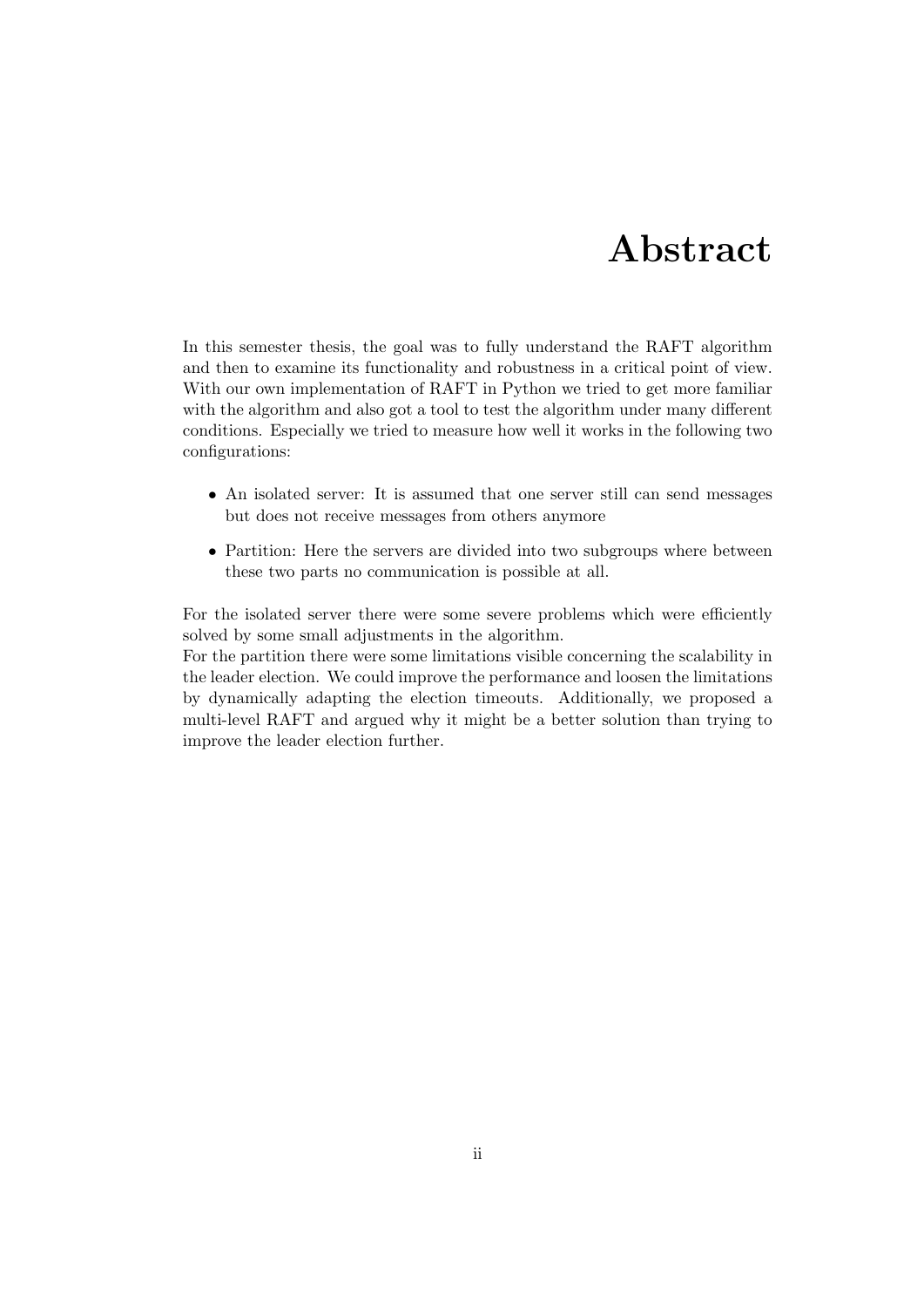# **Contents**

| Acknowledgements |                 |                                                                               |                |  |  |  |  |  |
|------------------|-----------------|-------------------------------------------------------------------------------|----------------|--|--|--|--|--|
|                  | <b>Abstract</b> |                                                                               | ii             |  |  |  |  |  |
| 1.               |                 | Introduction                                                                  | $\mathbf 1$    |  |  |  |  |  |
|                  | 1.1             |                                                                               | $\mathbf{1}$   |  |  |  |  |  |
| $\overline{2}$   |                 | Implementation                                                                | $\overline{5}$ |  |  |  |  |  |
|                  | 2.1             |                                                                               | $\overline{5}$ |  |  |  |  |  |
|                  | 2.2             | Message passing                                                               | 6              |  |  |  |  |  |
|                  |                 | Asynchronous read with Round Robin<br>2.2.1                                   | 6              |  |  |  |  |  |
|                  |                 | 2.2.2                                                                         | 6              |  |  |  |  |  |
|                  |                 | 2.2.3                                                                         | $\overline{7}$ |  |  |  |  |  |
|                  | 2.3             |                                                                               | 8              |  |  |  |  |  |
| 3                |                 | Interpretation                                                                | 10             |  |  |  |  |  |
|                  | 3.1             | General                                                                       | 11             |  |  |  |  |  |
|                  |                 | 3.1.1                                                                         | 11             |  |  |  |  |  |
|                  |                 | 3.1.2<br>Replica AppendEntry and Sliding Window                               | 11             |  |  |  |  |  |
|                  | 3.2             | Isolated server                                                               | 14             |  |  |  |  |  |
|                  |                 | 3.2.1                                                                         | 14             |  |  |  |  |  |
|                  |                 | 3.2.2<br>Isolated server is Candidate                                         | 15             |  |  |  |  |  |
|                  | 3.3             |                                                                               | 16             |  |  |  |  |  |
|                  |                 | 3.3.1<br>Reliability of the simulation                                        | 17             |  |  |  |  |  |
|                  |                 | 3.3.2<br>Different timeouts and policies $\ldots \ldots \ldots \ldots \ldots$ | 19             |  |  |  |  |  |
|                  | 3.4             |                                                                               | 21             |  |  |  |  |  |
|                  | 3.5             | Discussion $\ldots$<br>.<br>$\sim$                                            | 24             |  |  |  |  |  |
|                  |                 |                                                                               |                |  |  |  |  |  |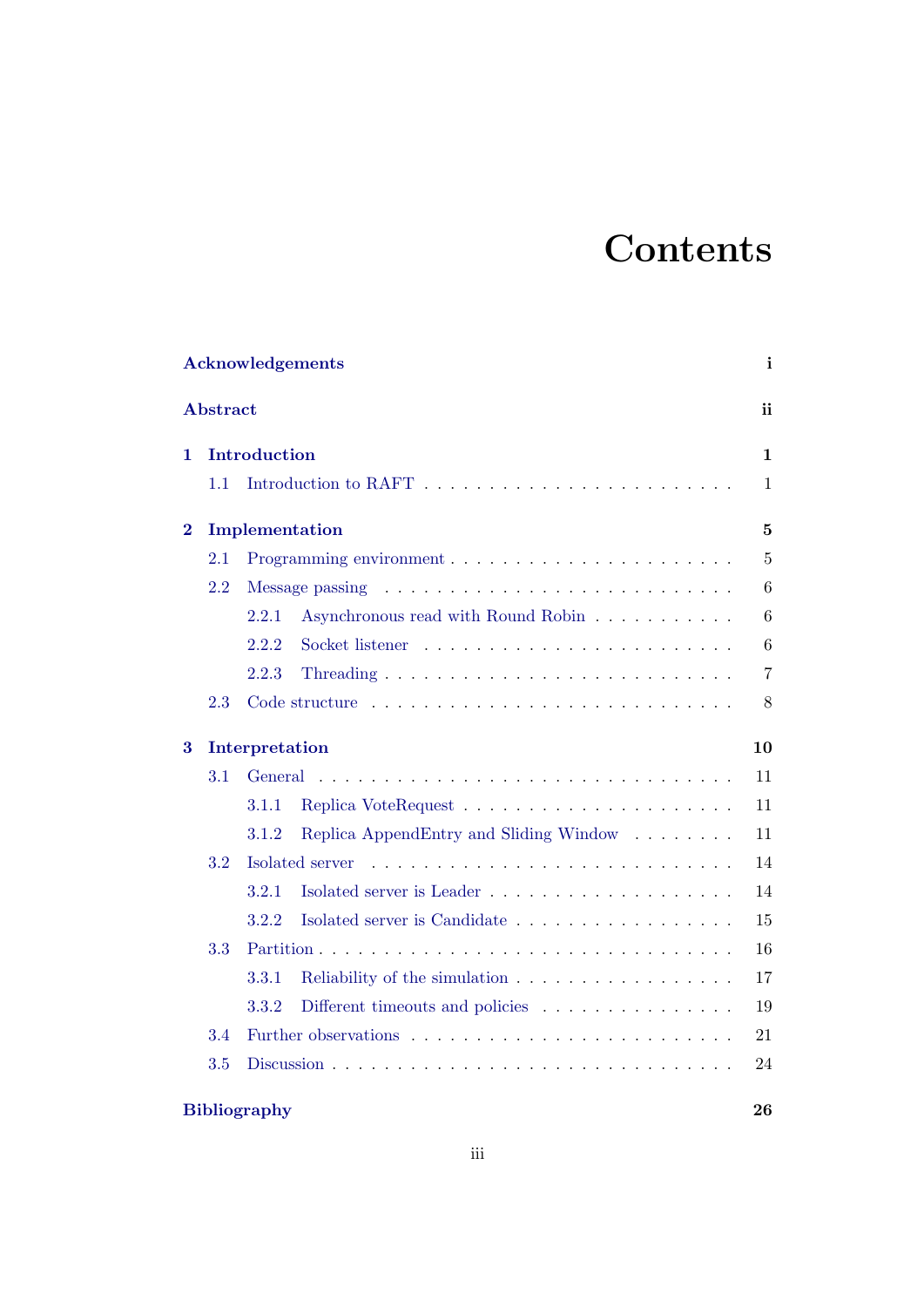| 1 <sub>1</sub> |
|----------------|
|                |

| A Appendix Chapter |                                                   |  |  |  |  |  |  |  |  |  |  |  |  |  |  |  |
|--------------------|---------------------------------------------------|--|--|--|--|--|--|--|--|--|--|--|--|--|--|--|
|                    | A.1 Sliding Window between client and server  A-1 |  |  |  |  |  |  |  |  |  |  |  |  |  |  |  |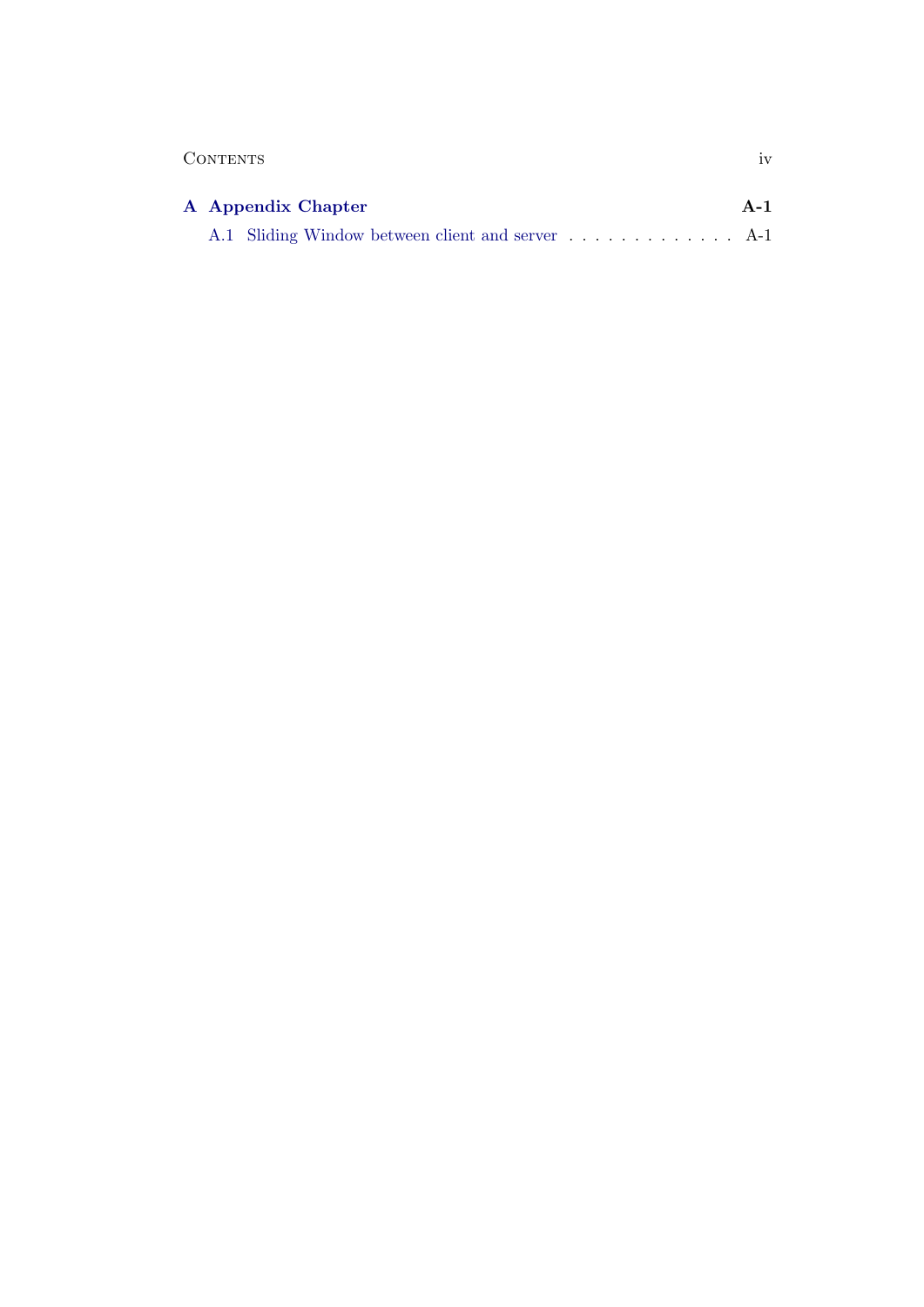# CHAPTER<sub>1</sub> Introduction

# <span id="page-5-1"></span><span id="page-5-0"></span>1.1 Introduction to RAFT

Since 1989 there exists a non-byzantine, asynchronous consensus algorithm for managing a replicated log which is called Paxos [\[1\]](#page-30-1). The author, Leslie Lamport, submitted a paper which explained an algorithm with the aid of an analogy to an old fictional Greek tribe on an island Paxos. Although the analogy makes sense, the readers seemed to miss the essential meaning of the colourful story and rejected the paper first. At 1998 Lamport handed in the paper again and it finally got accepted with great success. However, it still looked like the nice Paxos story confused some of the readers and he published a simplied version [\[2\]](#page-30-2) three years later.

RAFT[\[3\]](#page-30-3), which claims to be an equivalent but simpler algorithm, was developed on the basis of the Paxos algorithm with the goal to significantly improve its understandability. It divides the consensus problem into three sub-problems Leader election, Log replication and Safety.

- Leader election: First, from all the servers a leader has to be elected that will be responsible for the replication of all the so called log entries across the server cluster. The servers have to know the total number of servers in the cluster in advance. Otherwise, the servers cannot recognize how many votes they need for a successful election.
- Log replication: The leader will receive commands from a client and replicate them to all the other servers. Whenever the leader distributes such a log entry to a majority of servers, the command in the entry is called committed and it is made sure that it will not be removed anymore.
- Safety: To ensure the safety and consistency of the consensus algorithm there must hold some properties in the leader election and the log replication so that committed commands eventually will be executed at all the servers and will not be manipulated anymore.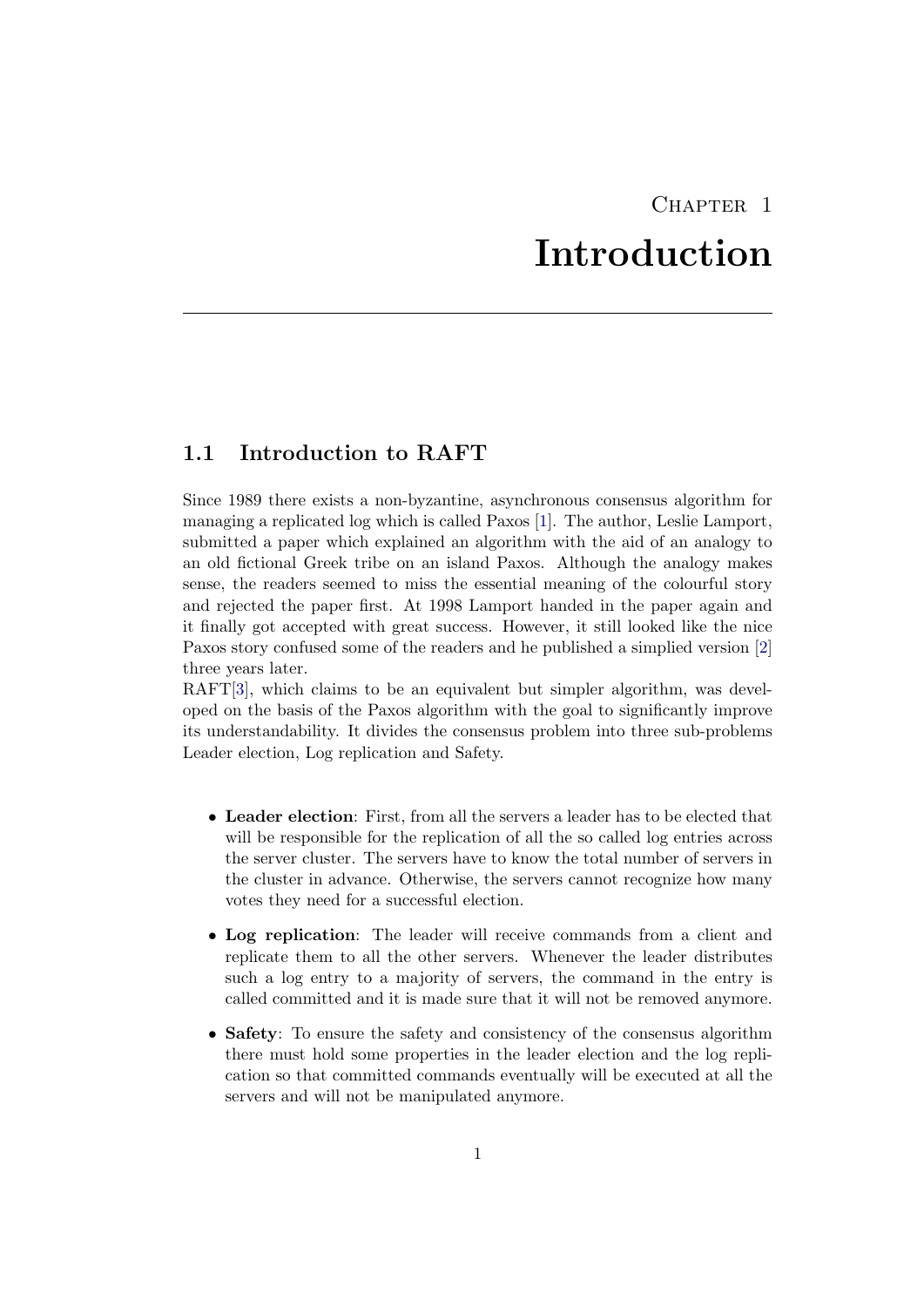#### 1. INTRODUCTION 2

### Leader election

A server can be in one of the three states, namely Follower, Candidate and Leader. At the very beginning each server starts as Follower. Each server waits until it either receives a 'heartbeat' message from a Leader, or too much time since it received the last heartbeat elapsed; in the latter case, we speak of a 'timeout'.

As there are only Followers at the beginning, some servers eventually will reach a timeout, which is set uniformly at random within certain boundaries. A server that has reached its timeout tries to become the Leader and therefore transforms to the Candidate state.

A leader election starts with such a Candidate asking each server for its vote and all servers give their vote to the first valid Candidate which requests it. A Candidate becomes a Leader as soon as it gets a quorum of the votes, which must be more than half of all the possible votes, and the election ends. To update every server about the end of the election and to prevent new timeouts, the Leader starts to repeatedly send a heartbeat to all other servers. Some other potential Candidate will then return to the Follower state when it receives such a heartbeat from a current Leader.

However, several servers might timeout at the same time and none of them gets the quorum of votes (e.g. two Candidates could get each exactly half of the votes). This so called split vote ends up in a new election round where each Candidate starts to request for votes again after a randomly set timeout.

Each server divides time into terms. As the whole environment is asynchronous, two server do not have to have an equal term number at the same global time. To maintain a certain synchronisation, every message contains the current term number of the sending server. Whenever a server receives a message with a newer term, it will update its own term to the newer one and become a Follower, if it was not already a Follower. On the other hand, a server replies to a stale message with a negative answer and its current term to update the stale server. In the case of a timeout, a Candidate will always first increment its term number and claim to be the Leader of this new term (I.e. there is a Leader in term 1 and one of its Followers reaches a timeout. Then the new Candidate will start a leader election in term 2 and when receiving the VoteRequest, all the other servers update their terms to 2 as well. This also includes the previous Leader which moves to Follower state for term 2). This way there will be only one Leader possible in a given term and every node can be sure about the Leader for the rest of the term.

### Log replication

After a Leader is elected for a given term, the log replication can begin. Whenever a client sends a command to a server, this server will redirect it to the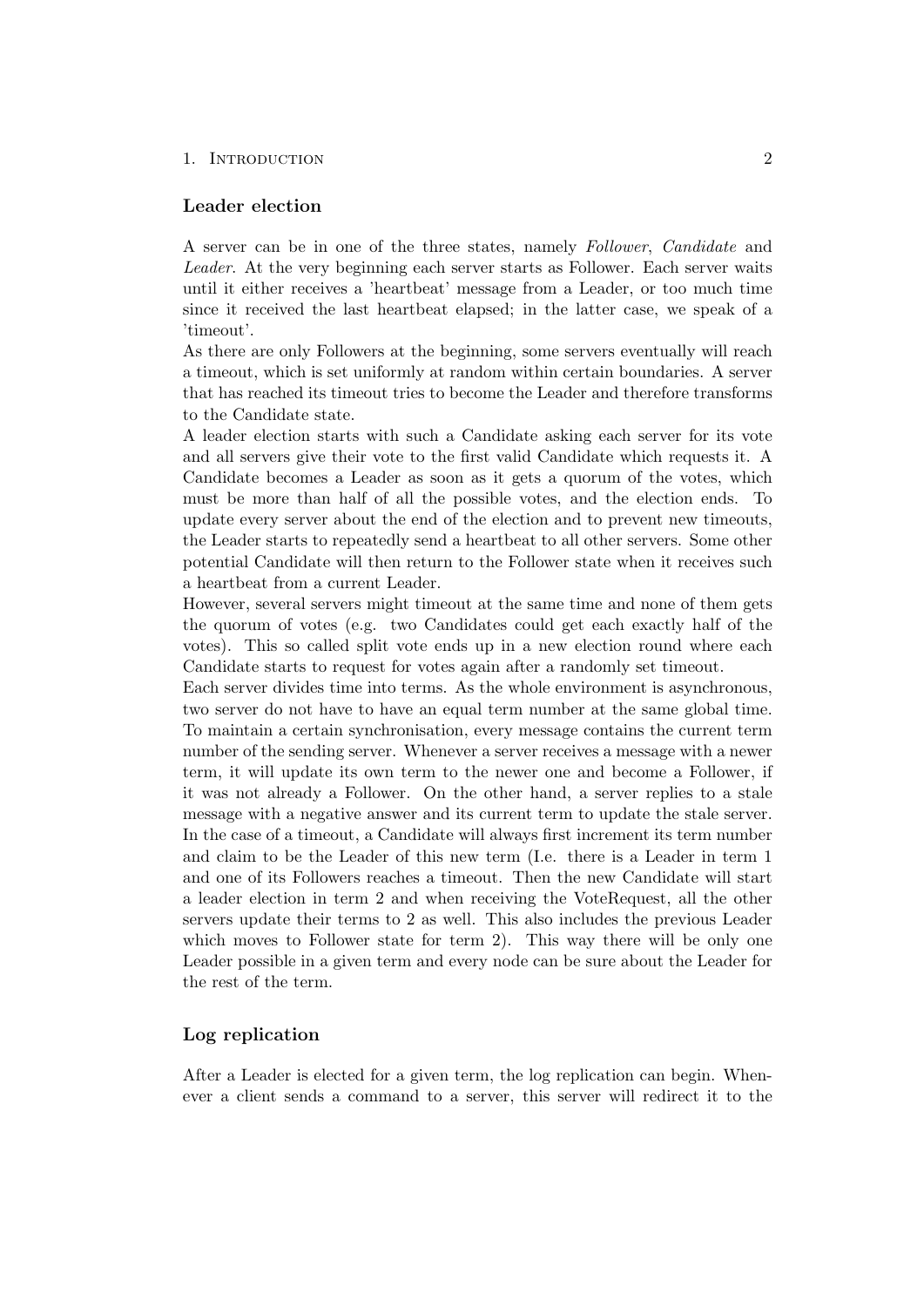#### 1. INTRODUCTION 3

current Leader, if such is known. The Leader will append the command to its own log and try to replicate this log entry to all its Followers. As soon as half of the servers have appended this command and answered positively to the Leader, the command will be called committed. Now the Leader will apply the command to its state machine and tell the client that this command eventually will be executed on all servers.

Without crashes this already works fine but each of the servers, the Leader and its Followers, could crash at any time. In this way it can happen that some servers have missed some committed log entries or that they have an arbitrary number of uncommitted log entries and these logs have to be restored somehow. This problem is solved by comparing the Leader's log with the Follower's one. If there are differences, then always the Leader's log is right - it will never manipulate its existing log entries - and the Follower has to adapt its log. Accordingly, the Follower always has to check first if its previous log entries coincide with the Leader before it appends a new entry from the Leader. If this is not the case, the Follower will delete all entries up to the most recent coinciding one and then stepwise ask for the missing messages and append them. Continuing like this, the Followers will eventually have the same log entries as the Leader. Every log entry contains the term number at which it was appended to the Leader's log and an increasing index number to identify its positions.

However, with these rules the Leader could still have missed a committed command (i.e. by being down for some time while another Leader committed a new command) and could remove it from all the servers. Therefore another restriction is given in the next Subsection, to ensure that a potential Leader already contains all previously committed commands.

### Safety

To maintain consistency of the committed commands among the servers and clients there has to be one more elementary rule in the leader election. A server which does not contain all the committed log entries, has to be prevented from winning an election, otherwise this server can delete some of the committed entries again. For that the Followers only vote for Candidates which are at least as up to date as themselves. At least up to date in this case means, that the last log entry of the Candidate has a higher term as the one of the Follower or the last log entry of the Candidate has the same term and an index at least as high as the last log entry of the Follower. This way only the Candidates with all committed log entries have a chance to win an election since committed entries are already present in the majority of the servers and therefore are required in the Candidate's log for a quorum of the votes.

With these restrictions it can be shown that none of the committed entries will be deleted again and eventually all the committed entries will be executed on every server. In addition the following properties from the RAFT paper [\[3\]](#page-30-3) hold: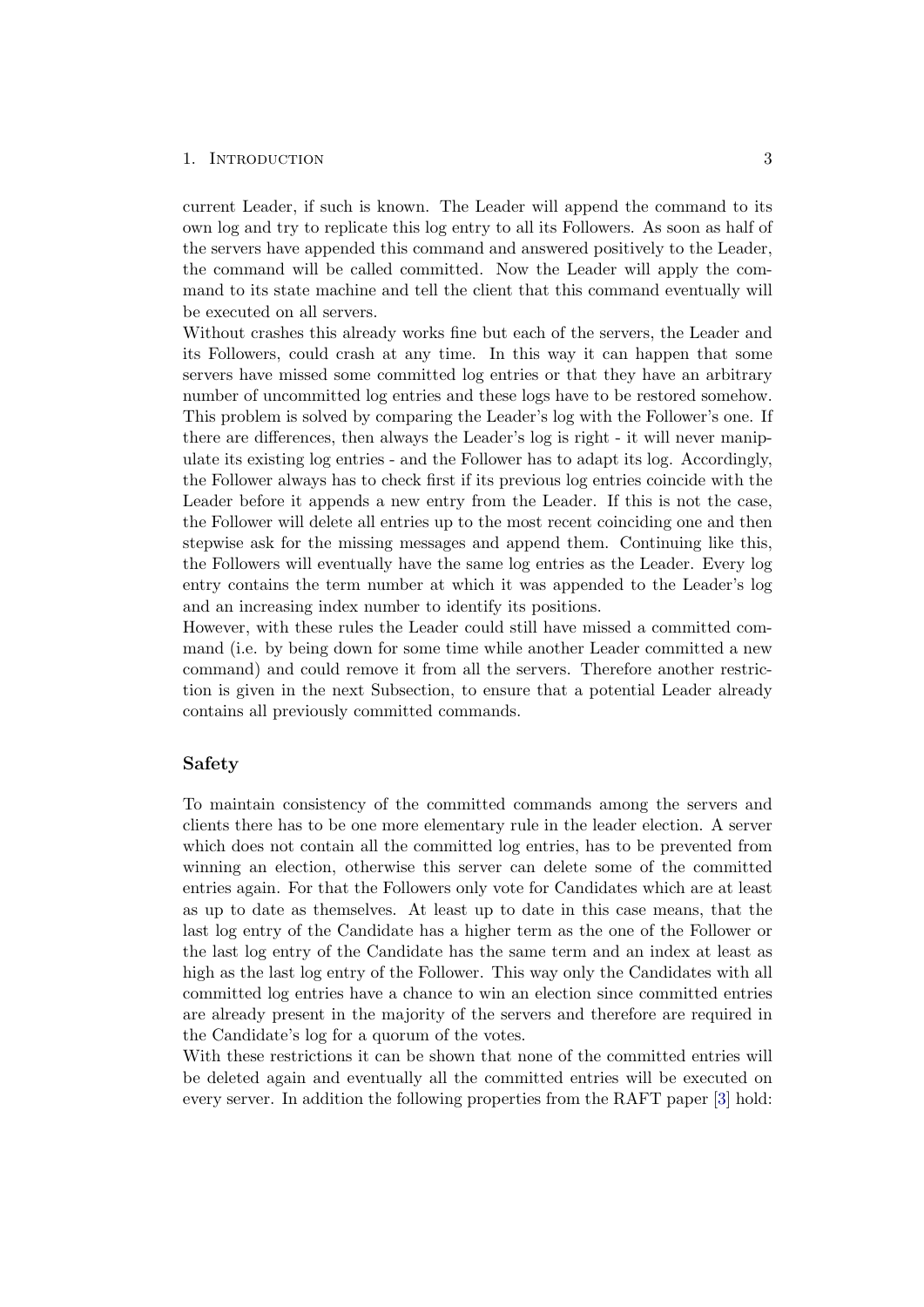## 1. INTRODUCTION 4

- If two entries in different logs have the same index and term, then they store the same command.
- If two entries in different logs have the same index and term, then the logs are identical in all preceding entries.

## Messages

For the RAFT implementation only two kinds of messages are required. These are:

- RequestVote: This is the message sent by a Candidate to start an election and to ask every server for its vote. The reply, which contains a positive or negative vote for the Candidate, will be the RequestVoteReply.
- AppendEntry: This message is responsible for the log replication between the Leader and its Followers. Whenever some log entry has to be added at the Follower, the Leader sends an AppendEntry message which contains one log entry. The Follower will then use an AppendEntriesReply message to give a feedback to the Leader. When there is no more log entry to be added at a Follower, the Leader sends an empty AppendEntry message which is used for the previously mentioned heartbeat.

For further details the interested reader is referred to the following website<sup>[1](#page-8-0)</sup>.

<span id="page-8-0"></span><sup>1</sup> <https://raft.github.io/#implementations>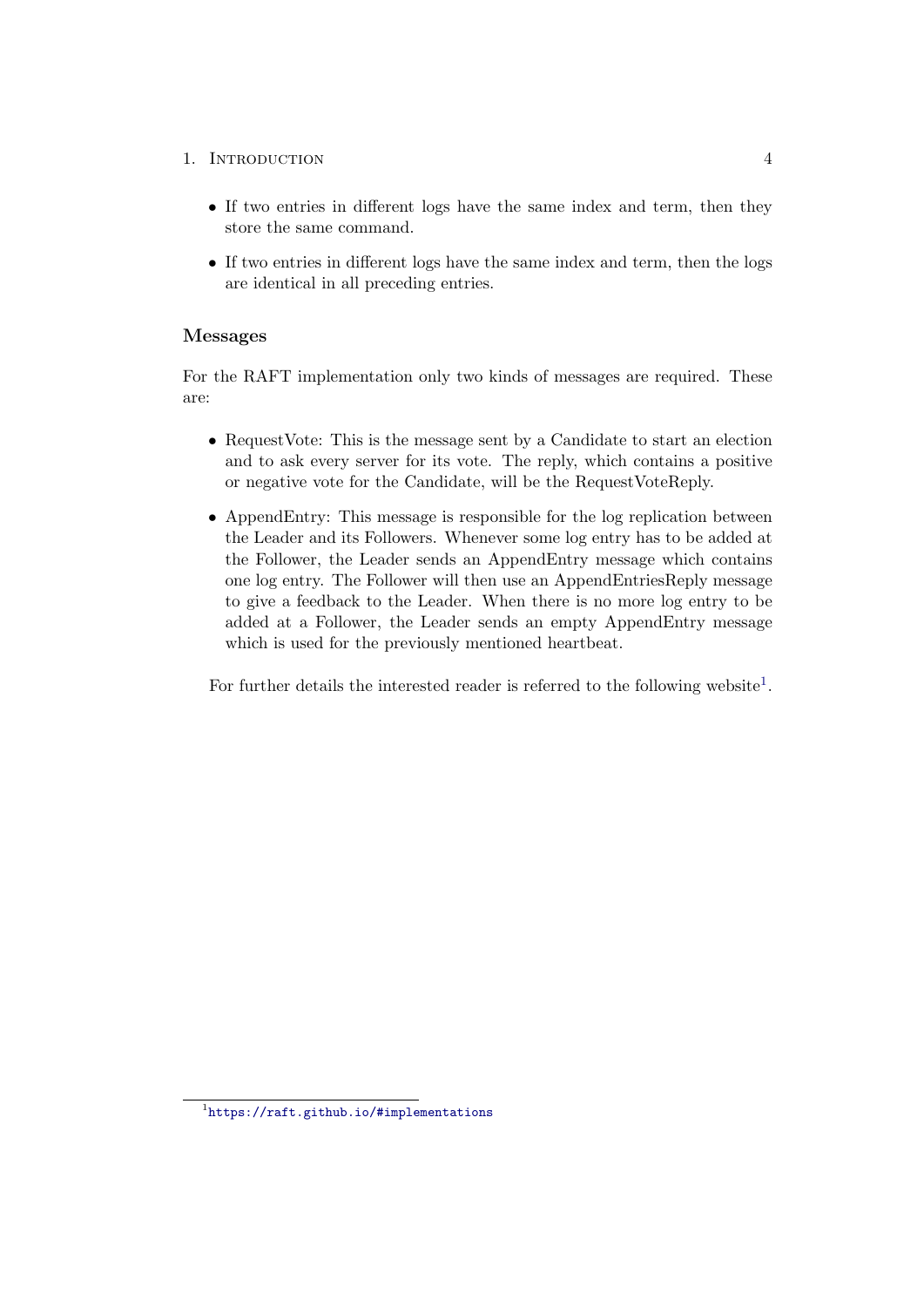# $CHAPTER$  2 Implementation

<span id="page-9-0"></span>To simulate and really understand the RAFT algorithm we implemented it by ourselves. Therefore we needed a suitable programming language and a useful IDE (Integrated Development Environment). Another important requirement was that the message passing between servers and clients is fast and reliable enough. For this we had to choose a powerful asynchronous messaging library and a threading library for a fair scheduling among the server processes. Having the communication working, we could start to structure the code and implement the logic for the algorithm with all the additional features for the simulation. For this semester thesis we did run the whole simulation on one machine. Therefore we created all server processes as independent threads and let them communicate via sockets.

## <span id="page-9-1"></span>2.1 Programming environment

As programming language we chose Python  $3.6<sup>1</sup>$  $3.6<sup>1</sup>$  $3.6<sup>1</sup>$ . The available threading library[2](#page-9-3) with a fairly distributed scheduling seemed to be quite promising, what we need for a realistic distributed simulation like with RAFT.

As IDE we selected Pycharm<sup>[3](#page-9-4)</sup> which makes possible a good handling of the code. Additionally, the Anaconda  $4.3.1$  $4.3.1$  package<sup>4</sup> makes it convenient to run Python and Pycharm on Windows.

The library for the asynchronous messaging is  $\text{ZeroMQ}^5$  $\text{ZeroMQ}^5$  which was suggested to us because of its handiness and large, strong functionality.

<span id="page-9-2"></span><sup>1</sup> <https://www.python.org>

<span id="page-9-3"></span> $^2$ https://docs.python.org/ $3/1$ ibrary/threading.html

<span id="page-9-4"></span> $3$ <https://www.jetbrains.com/pycharm/>

<span id="page-9-5"></span><sup>4</sup> <https://docs.continuum.io/>

<span id="page-9-6"></span><sup>5</sup> <http://zeromq.org/>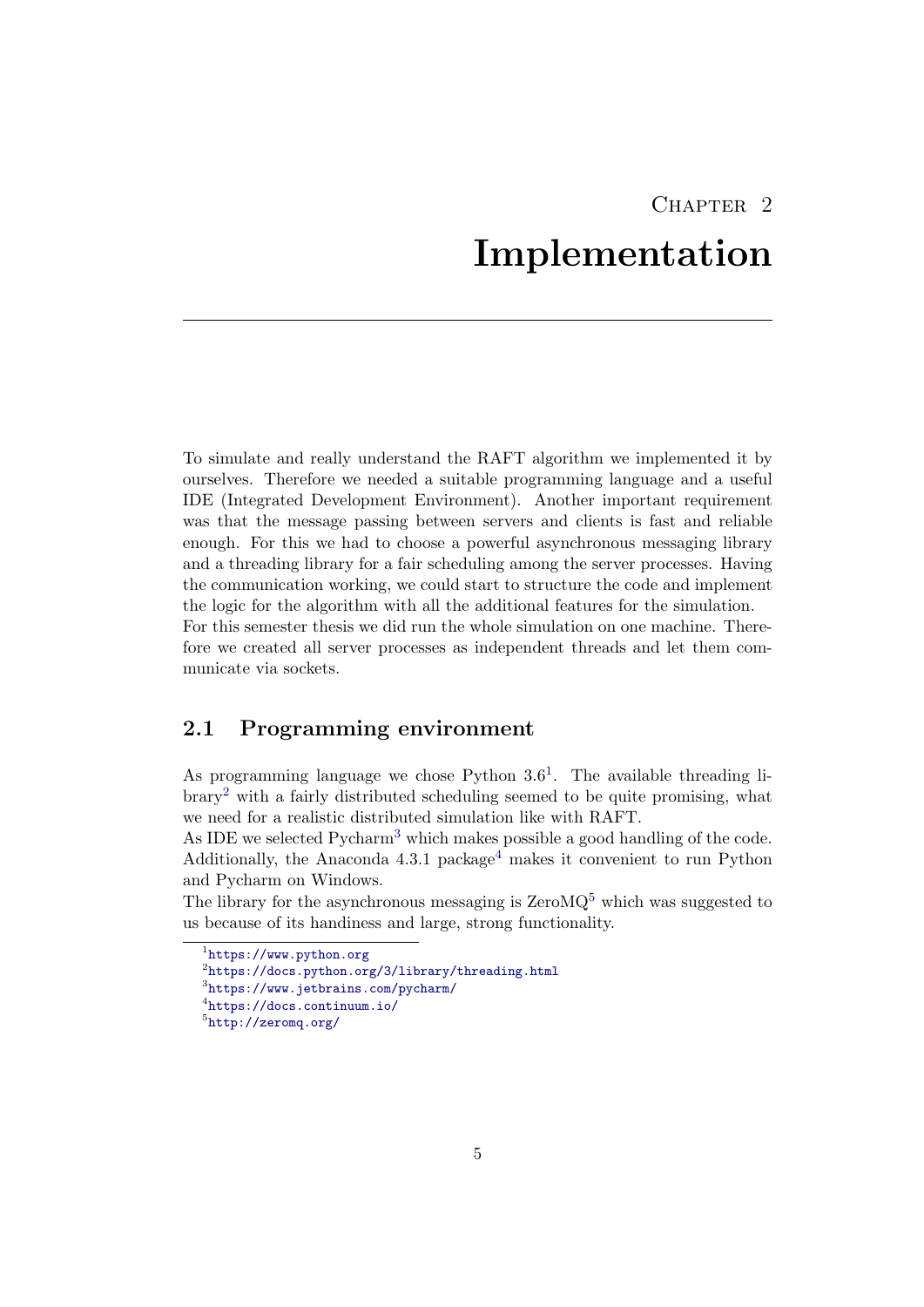# <span id="page-10-0"></span>2.2 Message passing

The first important thing for a fast and realistic implementation was the message passing. It had to be made sure that the messages were sent and received in a fairly distributed way and in as little time as possible. Therefore, we first implemented a naive function that repeatedly tried to asynchronously receive messages in a round robin fashion. After realising that this first approach did not scale for larger numbers of servers, it came to an essential second approach where we used socket listeners to receive the messages.

## <span id="page-10-1"></span>2.2.1 Asynchronous read with Round Robin

In RAFT every server has a direct link to each other server and to each client. Accordingly, each server has to listen for messages from each other server and client. A normal blocking socket-read would have caused that a server (as one thread) could only listen to one other server at a time. In this case it could have happened that it waited a long time for one message of a server while the other servers may already have sent many other messages. This would not have been a good model for concurrency indeed. As a consequence we made the socket-read non-blocking. This way the server asks a socket for a message and immediately returns if there is no message available. Every server now continuously checks all its sockets in a round robin fashion for new messages and handles it accordingly. This approach guarantees fairness from the socket requests in round robin and a roughly realistic concurrency from the thread scheduling.

However, it turned out that those non-blocking reads still took too much time and the simulation could not keep up with the message handling of a larger amount of servers. Therefore the messages were received more and more delayed and the simulation was not really representative anymore.

## <span id="page-10-2"></span>2.2.2 Socket listener

As the previous procedure did not scale nicely, we tried to get rid of the time consuming non-blocking reads and placed a socket listener in front of each socket. This way for each socket listener has to be a new thread generated that constantly performs a blocking socket-read. Whenever it receives some message it restarts the reading process and places the received message in a queue. The only thing left for the server is to listen for messages in the queue in a FIFO (First In First Out) way.

To test the performance of those two approaches, we set up a simple message passing test. In the setup a message is sent from one server to another in a round robin fashion, i.e. server 0 sends a message to server 1, then server 1 the same message to server 2 and so on until the last server sends it again to server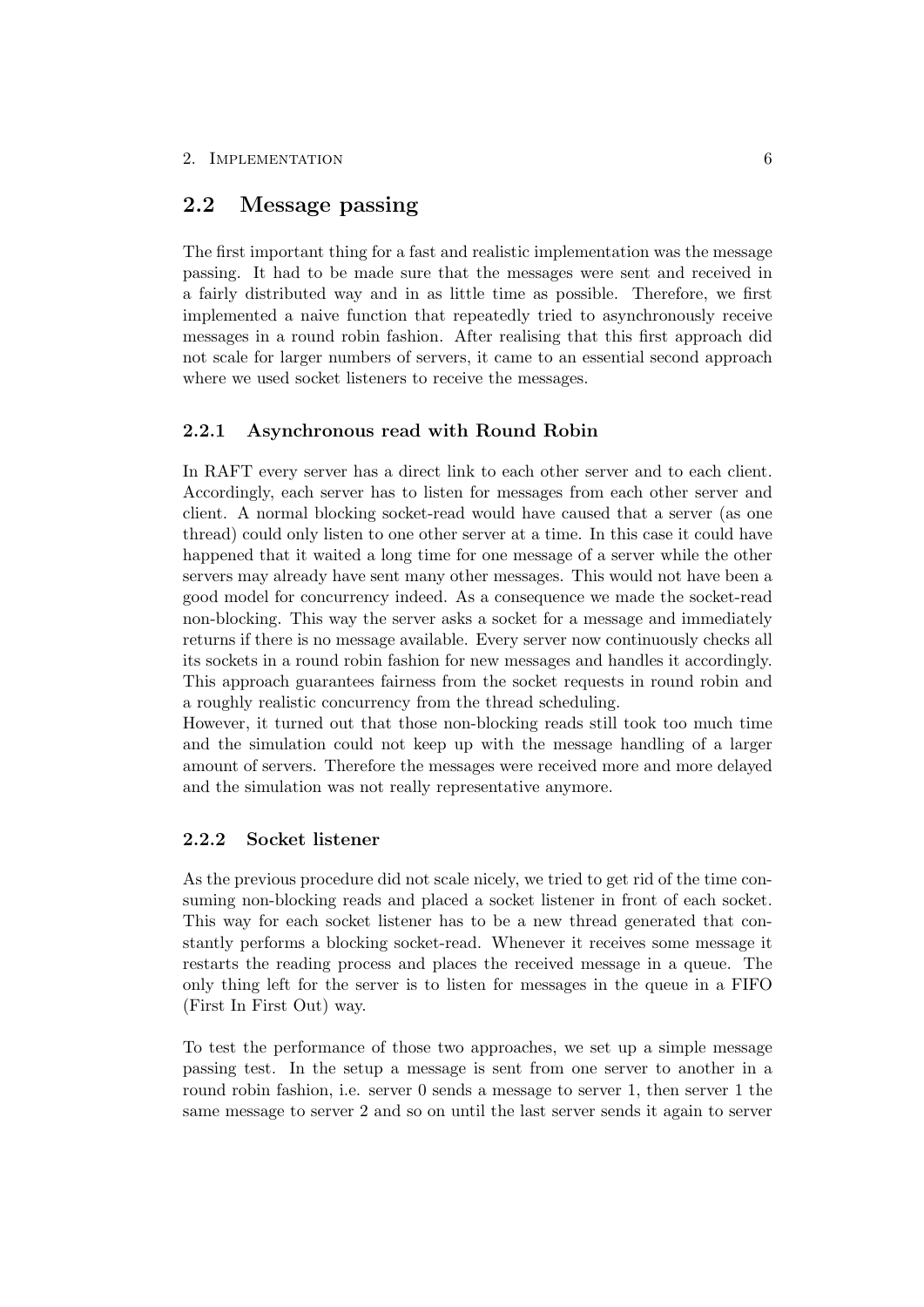#### 2. IMPLEMENTATION 7

0. Then we measured the time for several rounds and took the average time to send a message from one server to another.

This test should roughly imitate the communication part of the RAFT simulation where only a few sockets receive a message and most of the sockets hear nothing at some time instance. This way we hope to get a good estimation of the communication effort for the two approaches.



<span id="page-11-1"></span>Figure 2.1: Comparison between the two approaches with the message passing test

We ran the test with a different number of servers for the two communication approaches. In Figure [2.1](#page-11-1) we see that the asynchronous read is much slower while the socket listener is much faster and scales better. It seems to be preferable to have more threads than having a lot of non-blocking reads. As a result, we used the second approach. Still, there is a linear increase for the socket listener from 0.165 ms with 2 servers to 0.5 ms with 30 servers which is not visible from Figure [2.1.](#page-11-1)

## <span id="page-11-0"></span>2.2.3 Threading

For the threading, we used the standard library Threading. To provide concurrency in this distributed system, threads are essential. For every server there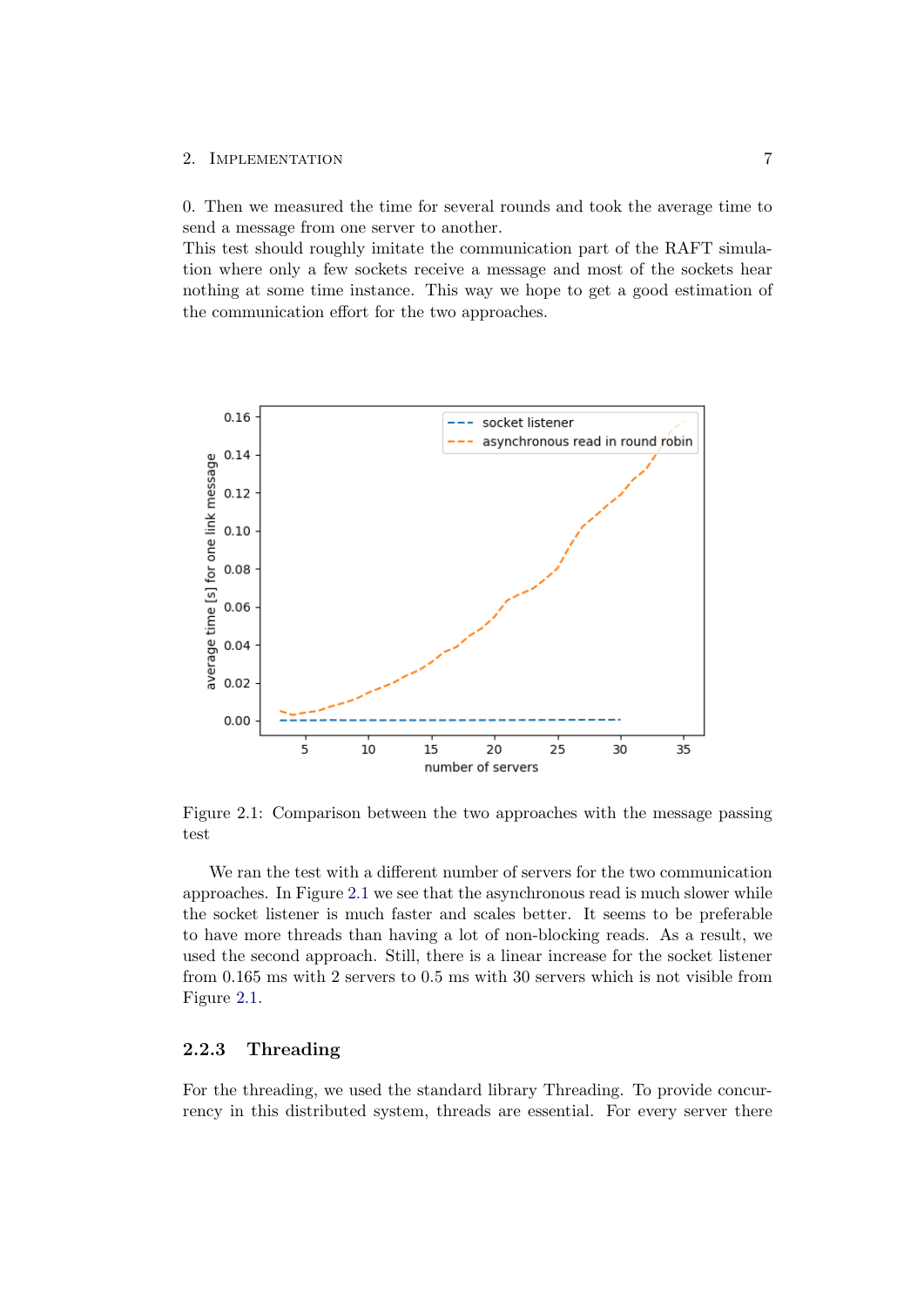### 2. IMPLEMENTATION 8

is one main thread which reads from the message queue and reacts according to the messages, i.e. it sends a reply to the Leader server. Additionally, there is one thread for each socket and a thread for each timeout that is needed to tell when the timeout happens, i.e. the election timeout. For the clients it works equivalently. The threading scheduling should then provide some pseudo concurrency.

## <span id="page-12-0"></span>2.3 Code structure



<span id="page-12-1"></span>Figure 2.2: The code structure for the RAFT implementation with its main objects

Figure [2.2](#page-12-1) shows the hierarchy of the code implementation. On the top is Analysis which builds the interface to the user. From there different simulations with the according parameters can be run. As the user starts such a simulation from Analysis, an object Setting is created. Setting however creates the right number of server and client objects. It is responsible for starting the whole simulation and also for closing it correctly again. Server and Client both do the timeout handling and the socket communication for RAFT which is indicated by the blue arrows. For the RAFT logic of the servers there is an additional object created from Server, called State, which handles every received message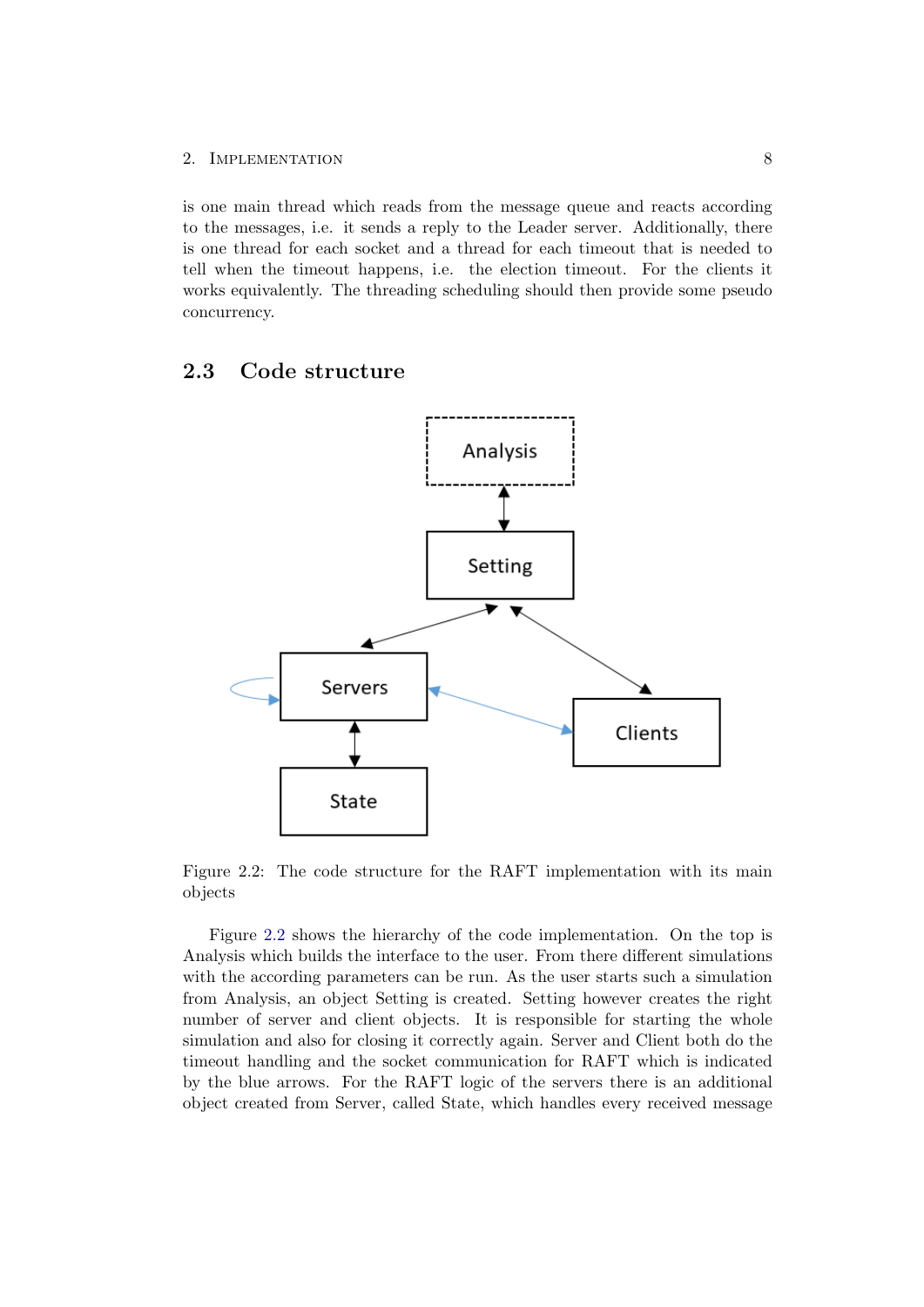## 2. IMPLEMENTATION 9

## of a server.

To provide some order, changes in the singular objects are generally done along the black arrows. I.e Analysis should not change a link failure in Server directly, it tells Setting to do this manipulation in Server.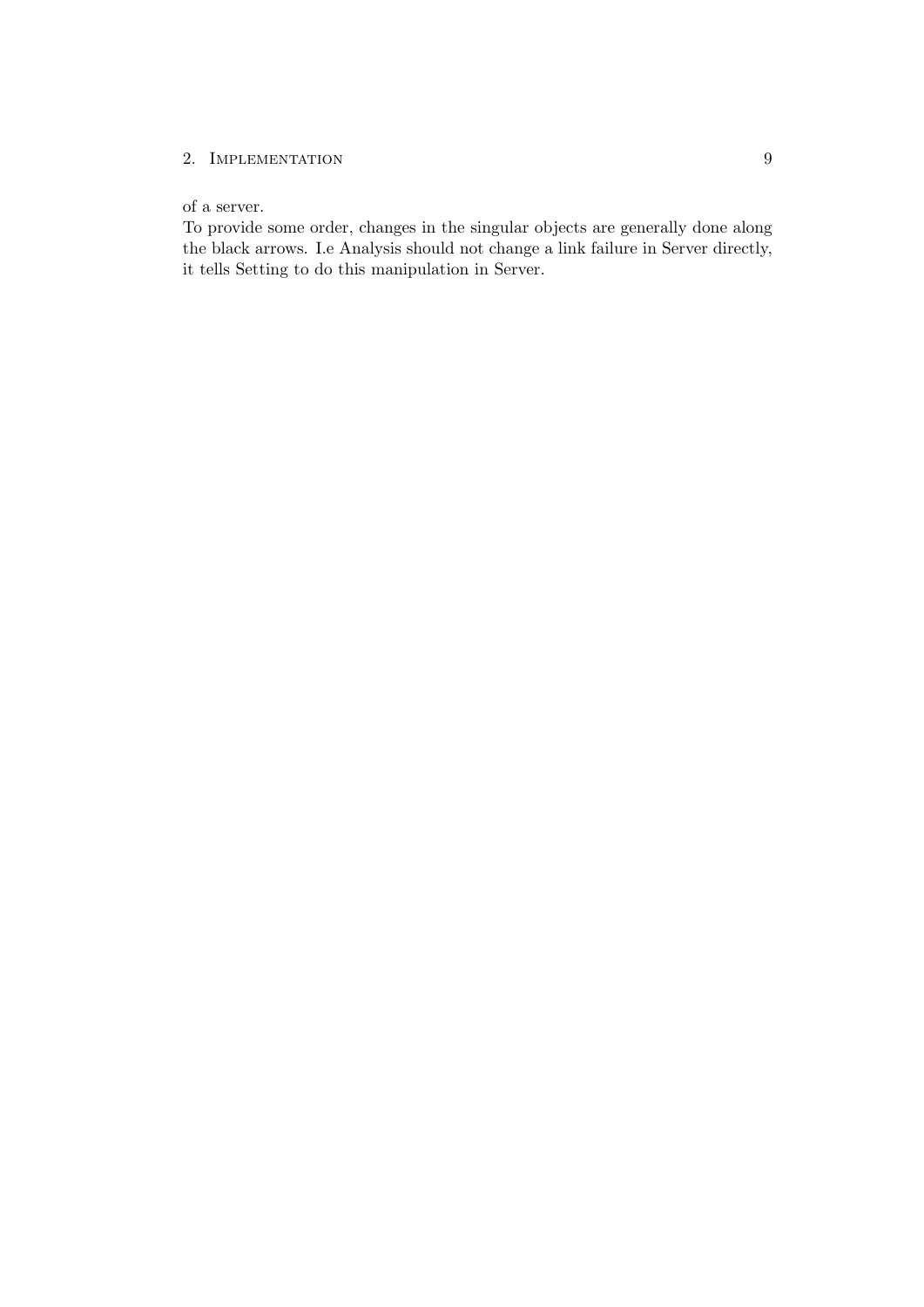# CHAPTER 3 Interpretation

<span id="page-14-0"></span>In this chapter we analyse the implementation of RAFT on different configurations. Therefore some kind of measurement is essential. This is done by two features:

- Global time: Every server and client takes the global start time as soon as it starts running. Whenever one of them has a termination condition fulfilled, it will take the global end time and the difference of end and start time will be given as output.
- Term: Every server maintains its own term, starting from 1, which is either increased by a timeout of the server or by a message with a newer term. It can be used as indication of how stable a Leader is, i.e. if it sends heartbeats to its Followers reliably enough, and of how effective the leader election is. The output will be the term number of the corresponding server at the end.

The termination condition is either a successful leader election where a server becomes Leader or a predefined number of committed commands in the client, depending on what we want to measure.

There are many cases where the time and the term strongly correlate and it does not make sense to look at both. Therefore, most of the Figures only show the global time.

In the following sections we will take some measurements, try to improve the performance of RAFT and also add some new functionalities to the original algorithm, such as sort of a sliding window or dynamically replicated messages to deal with failures. We analyse the two special cases of an isolated server and the partition of the servers where we spot some issues. Corresponding to these problems, we propose and test some new mechanisms and finally, the results will be further discussed and the idea of multi-level RAFT presented.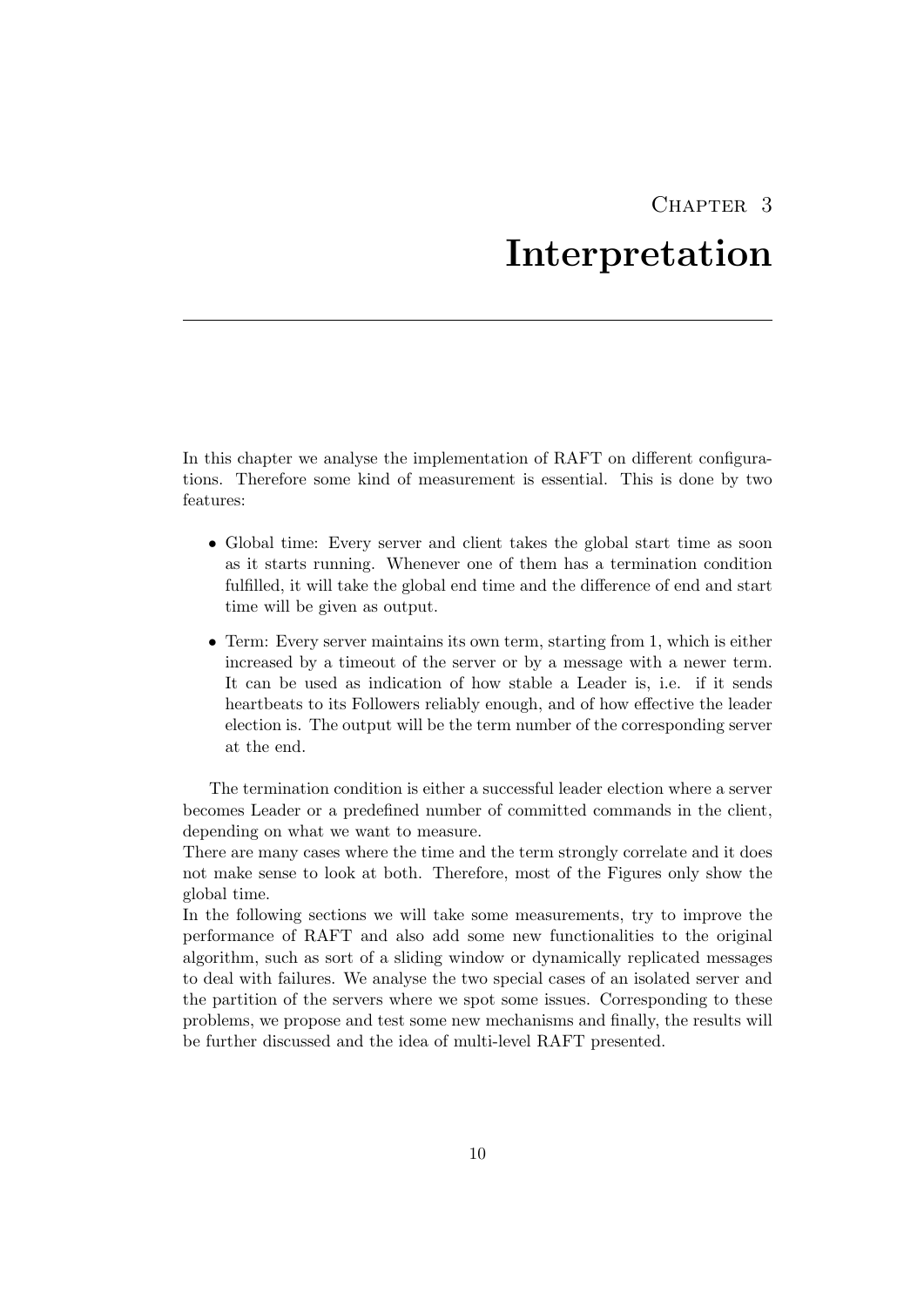# <span id="page-15-0"></span>3.1 General

First, the algorithm is analysed with non-negligible failures between the servers. Therefore we compare the two policies Replica VoteRequest and Replica AppendEntry with the original implementation.

Secondly, we extend the RAFT algorithm with a sliding window mechanism which was already proposed in the paper as extension.

### <span id="page-15-1"></span>3.1.1 Replica VoteRequest

It might be that the links between some servers have a non-negligible failure rate. In such an environment many leader elections fail due to the lack of received VoteRequests and VoteRequestReplies until a Candidate gets lucky and wins the election. The original algorithm has no mechanism to effectively react to it and thereby the whole progress is significantly slowed down the higher the failure rates get. As there are two successfully received messages needed for one vote, these are a VoteRequest and the according VoteRequestRely, we even expect a non-linear increase of the required terms for a leader election with increasing failure rates.

To dynamically deal with failures we built a naive policy, called Replica VoteRequest. It means that the VoteRequest (and its reply) messages are sent several times. The number of times is equal to the number of terms that went by since the last known Leader was active. I.e. if the Candidate starts an election in term 4 and its last known Leader was at term 1 active, then it sends each message 3 times. In this way at the beginning some elections may still fail but after some terms the messages should be sent so many times that at least one message reaches its target with a high probability.

In Figure [3.1](#page-16-0) we can see that without Replica VoteRequest the number of required terms increases non-linearly the higher the general link failure gets. However, with replica VoteRequest the number of terms remains considerably low. As a consequence we can conclude that even a quite naive mechanism like Replica VoteRequest improves the leader election a lot.

## <span id="page-15-2"></span>3.1.2 Replica AppendEntry and Sliding Window

After a server could successfully establish itself as Leader, the same problem arises as before. To prevent timeouts, each Follower has to more or less reliably receive heartbeats from the Leader. But the higher the link failure gets, the less heartbeats will reach the Followers and eventually some timeout appears which starts a new leader election and the whole progress gets stuck again.

Similar to the Replica VoteRequest we implemented a more adaptive Replica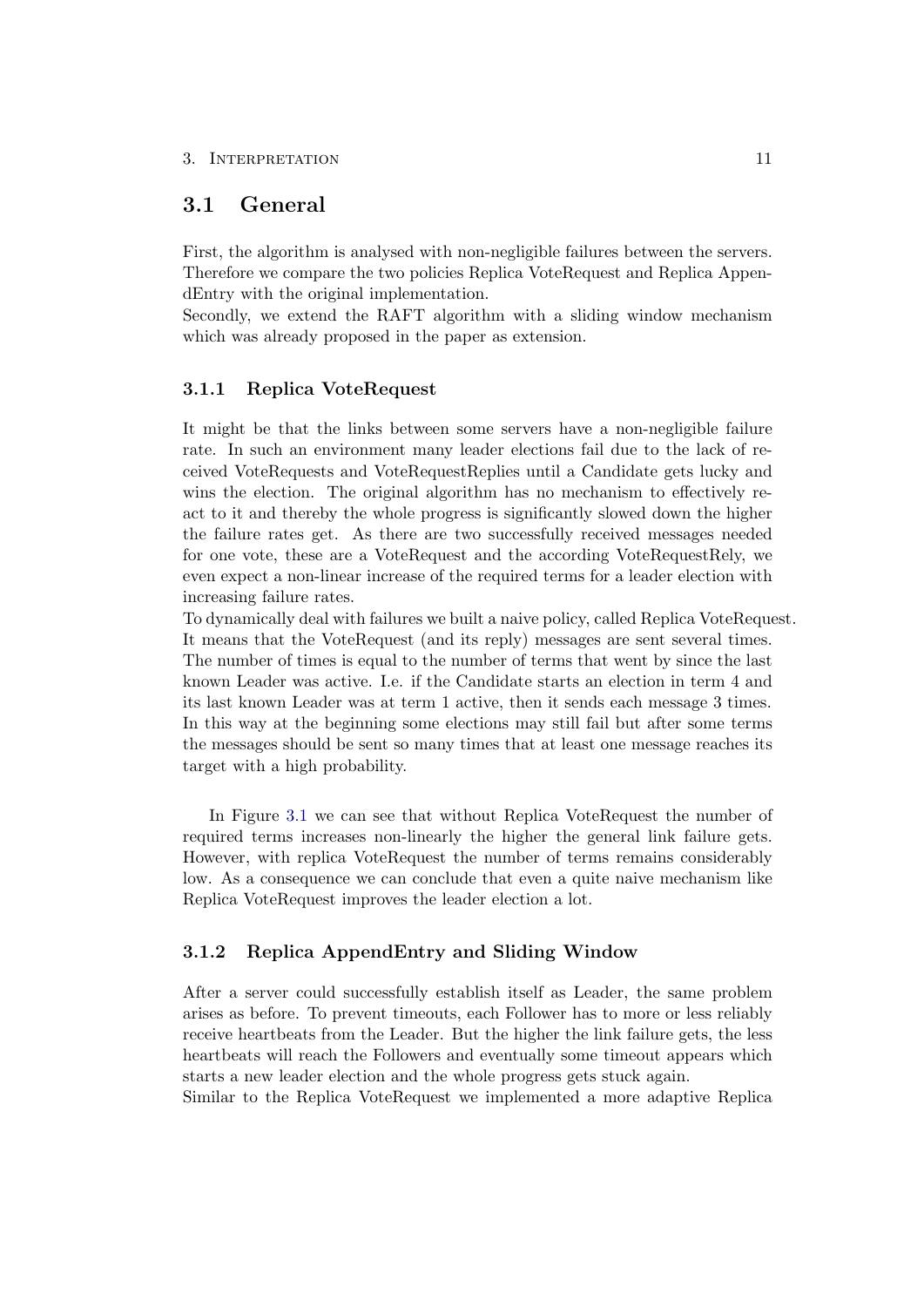

<span id="page-16-0"></span>Figure 3.1: The impact of the Replica VoteRequest on an election with nonneglicible link failures (timeouts: 0.1-0.15[s], servers: 10)

AppendEntry policy. The Leader sends, as normal, every heartbeat new AppendEntry messages to each Follower. It then remembers at each time if it received a reply in this heartbeat period from the specific Follower. If it receives a reply, then it subtracts 0.1 from a factor, which corresponds to the number (the floor rounding of it) of times the AppendEntry is sent to this Follower. If it does not receive any reply in this period from this Follower, it doubles the factor and therefore sends twice as many messages at the next heartbeat. We chose this mechanism similar to TCP with a multiplicative increase and an additive decrease.

Another important concept is the sliding window mechanism. In the original algorithm the Leader can only send one command at a time with an AppendEntry and then has to wait for an AppendEntryReply or for the next heartbeat timeout before it is able to send the next command. With the sliding window the Leader can send several different AppendEntries at once, if there are more commands left to be sent. It does not have to wait for an AppendEntryReply which saves some time. However, it happens that a newer AppendEntry overtakes an older one in the network or that some messages get lost. To preserve the correctness of the algorithm, these non-consecutive commands cannot be added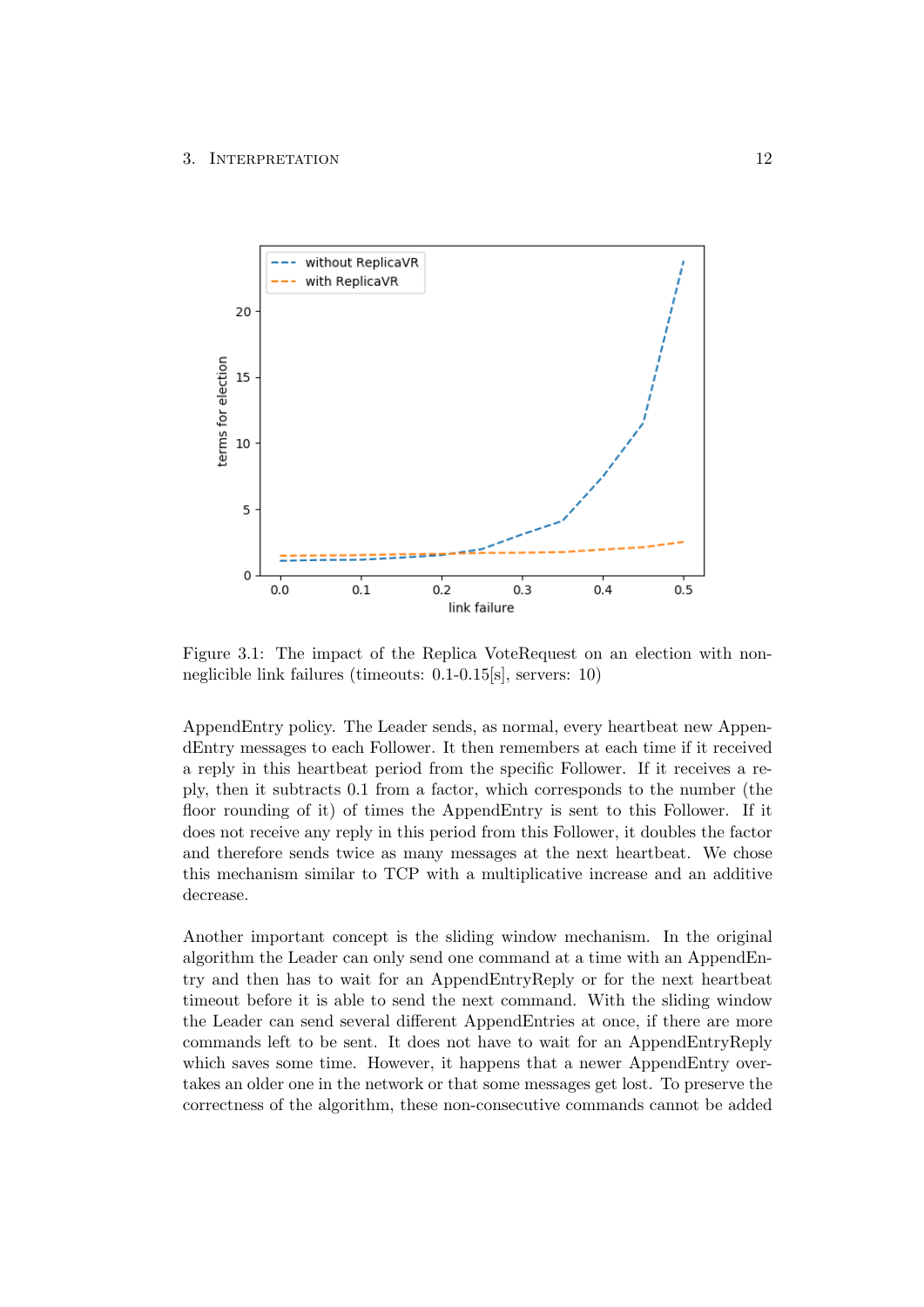to the log until the missing commands in between are received as well. Therefore we needed some buffers for the Followers, to store the commands that were not expected yet.

We also implemented a sliding window mechanism between client and Leader which is described in the Appendix [A.1.](#page-31-1)

In Figure [3.2](#page-17-0) we simulated 5 servers and measured the time and number of terms until 100 commands were committed. Therefore we wanted to see what impact these two mechanisms have.



<span id="page-17-0"></span>Figure 3.2: The impact of the Replica AppendEntry and the sliding window size on the RAFT progress (timeouts: 0.2-0.3[s], heartbeat: 0.1[s], servers: 5)

When looking at the number of required terms in the Figure, it becomes clear that for higher link failures much less terms are needed with Replica AppendEntry. This mechanism prevents timeouts of the Followers, as intended, and thereby less elections are needed and the progress becomes faster.

On the other hand the sliding window generally accelerates the progress which is visible by comparing the red and green curve of the time plot, although it does not really affect the number of terms. This comes from the fact that there are more messages sent in the same amount of time which obviously does not have an impact on the number of required terms. Additionally, the sliding window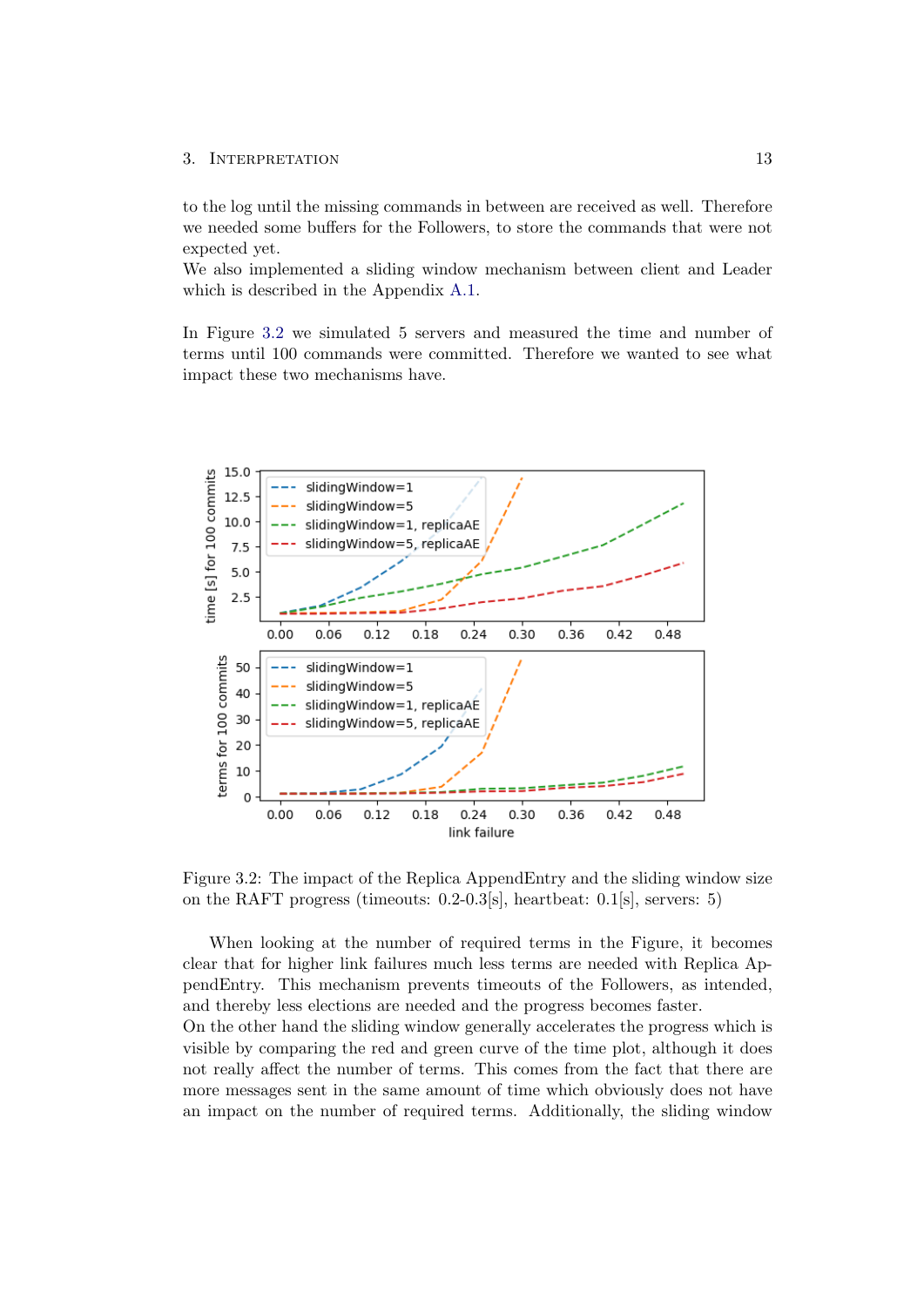without Replica AppendEntry seems to prevent new leader elections in some degree. This might be because of the higher amount of received messages with a sliding window which also prevents some timeouts.

## <span id="page-18-0"></span>3.2 Isolated server

It could happen that a server suddenly has a problem and can not receive any messages from the other servers anymore. Although, it is assumed that the isolated server still can send messages to the other servers. We now consider different cases and find weaknesses of the RAFT algorithm where i.e. delays appear or even the whole progress of the other servers is stopped. To these problems we represent some alternative mechanisms.

## <span id="page-18-1"></span>3.2.1 Isolated server is Leader

First we assume that the isolated server starts as Leader. The Leader still can append new entries to the other server's log but it will never know if its Followers could successfully append it. Without feedback the Leader cannot commit any new commands and thereby is unable to make any progress. Unfortunately, a Leader will not give up its state voluntarily. Especially in conditions with negligible link failures, it will be a serious problem as the Followers always receive a heartbeat and therefore will never have a reason to start a new election. As a result, the original RAFT algorithm will stay in this state forever. To solve this problem we have added two new mechanisms:

• AppendEntryReply Timeout: The leader has a new timeout which will go off as soon as it does not receive a AppendEntryReply for a certain time period. If this happens, the Leader knows that something goes wrong as it should receive some replies from its heartbeats. As a consequence it will reset itself to the Candidate state and try to renew its leadership. As this server is still isolated, it will not receive any VoteRequestReplies

and will not be able to become Leader again. Eventually, a new leader will be elected and the non-isolated servers become able to make progress again. While this mechanism suffices for this kind of configuration, there could be two or more servers isolated which still get messages from each other. In this case a potential isolated Leader will still receive a reply from the other isolated servers, the AppendEntryReply Timeout will never occur and RAFT stays blocked.

Therefore we needed another mechanism.

• Commit Timeout: We add an additional timeout to the Leader which will go off after a certain time without a new commit elapsed (if there is still some command to be committed). Whenever this timeout happens,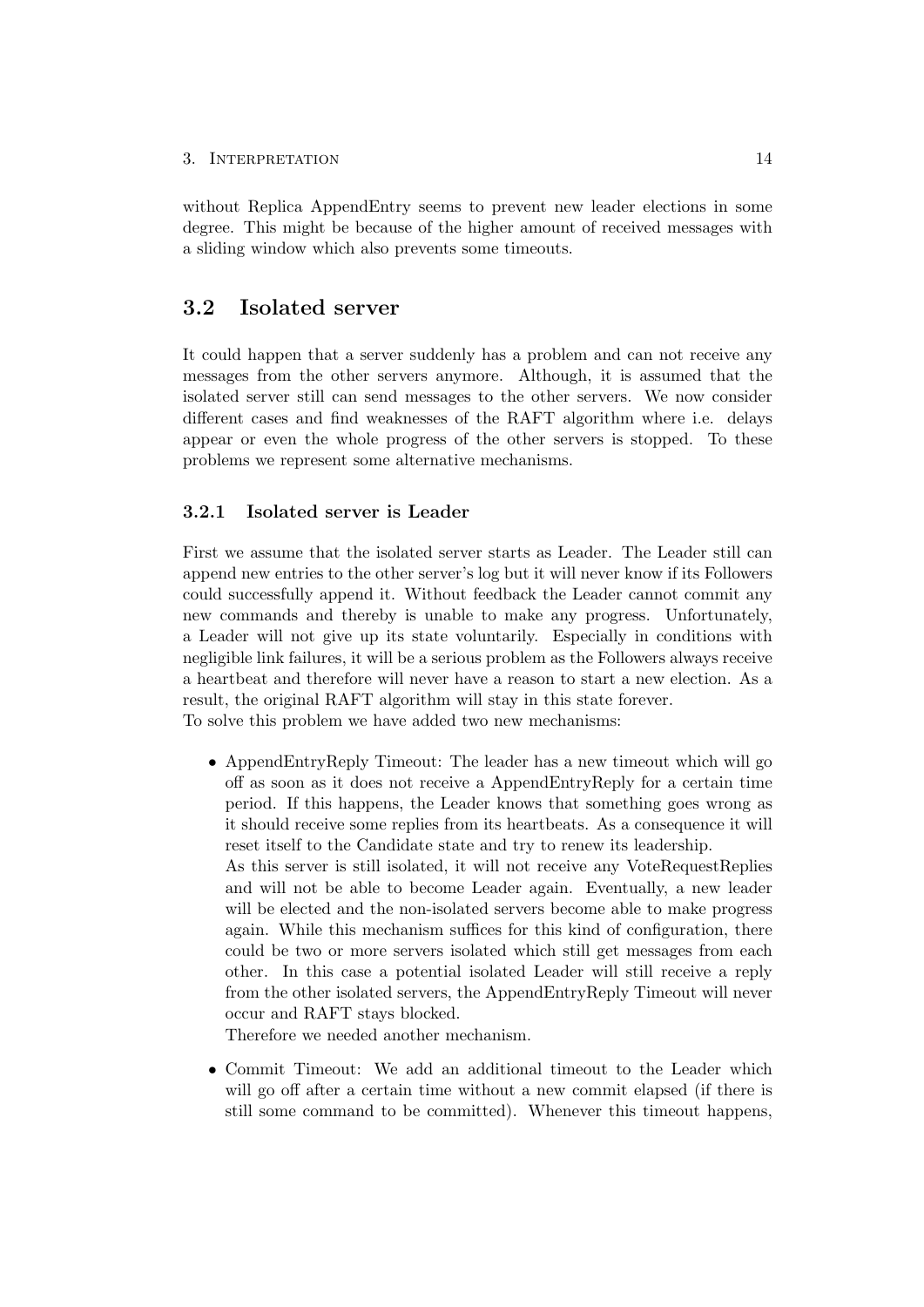it indicates that the Leader cannot access to a majority of the servers anymore since for a committed command this is the requirement. This Leader becomes useless and stops the whole progress. Therefore the Commit Timeout will force the Leader to give up its leadership and to restart as Candidate.

In the case of an isolated Leader, including a minority of other isolated Followers, the Leader will always be reset to Candidate state after some time and thereby enable the non-isolated servers to find a new Leader. On the other hand a successful Leader will rarely be reset as it is able to commit new entries with high probability. Therefore the Commit Timeout does not interfere with normal configurations which make progress.

## <span id="page-19-0"></span>3.2.2 Isolated server is Candidate

With the two previously mentioned mechanisms the isolated server might be prevented from being a Leader, however it still can interrupt the progress in the Candidate state. As the isolated server does not receive any AppendEntry messages from the others, it continues via timeout to increase its term and repeatedly starts new elections. Therefore it keeps on interrupting the progress of the others because it forces them to update their term and the Leader has to restart as Follower again. As a consequence the others have to find a new Leader before the isolated server timeouts again. After they have found a new Leader, they can only continue until the isolated server reaches a higher term again and it goes on.

One solution to prevent interruptions by an isolated server is the so called LastLeaderTerm Policy. To the already existing safety requirements in the Leader election, that the last log entry of the Candidate has to be at least as up to date, a new requirement is added and checked first. Each RequestVote has to contain the LastLeaderTerm which is the last term the Candidate has seen a Leader. The server that receives this RequestVote message first checks if its own LastLeaderTerm is higher. If this is the case, the server will reject this message by just sending a negative reply and it exceptionally will not update its term. If the LastLeaderTerm of the Candidate is not higher, the Follower proceeds this VoteRequest as normal.

Unfortunately, this change does not grant the safety of RAFT anymore which is shown in the following example:

• There are 10 servers, 6 of them got A as the last log entry and 4 of them got an additionally last log entry, after A, called B. It can happen that one of the servers with last log entry A becomes Leader but is only able to send a heartbeat to the servers with last log A before it crashes again. Now the servers with last log A have a higher LastLeaderTerm then the ones with B and will not vote for a server with B. On the other hand the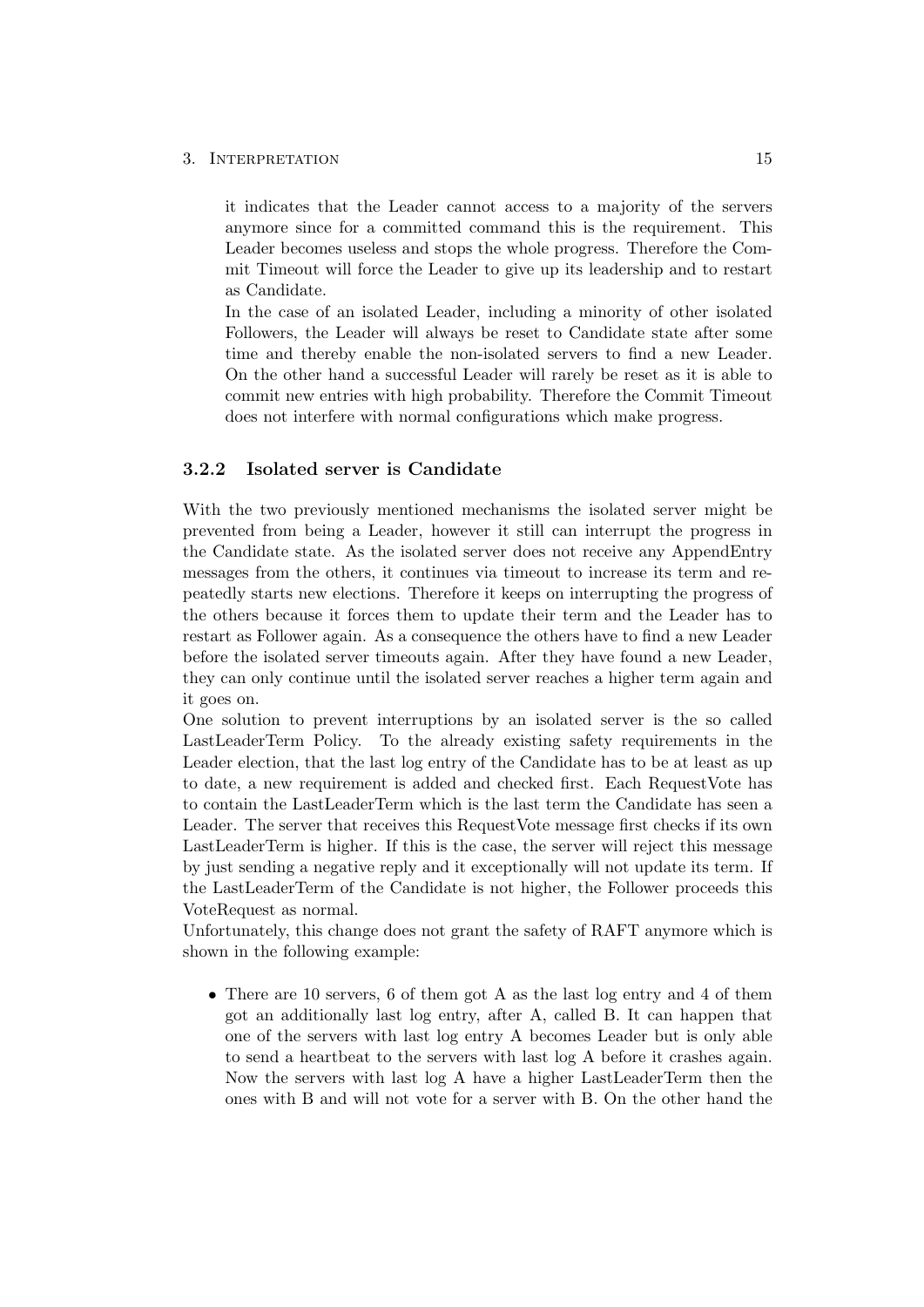servers with B will not vote for a A server either as the last log is less up to date. From now on no server will be able to reach a quorum of votes and it is shown that even one server could stop the whole progress.

Accordingly, we need to adjust the LastLeaderTerm Policy. Therefore the policy is restricted to the current Leader as follows:

• When a Follower still receives heartbeats from a current Leader (current term is equal LastLeaderTerm) then it only accepts VoteRequests of Candidates which have already seen this current Leader (they will have the same LastLeaderTerm) else it just rejects the vote again and does not update its term.

Additionally, the Candidate will reset itself to Follower state and its term to the received LastLeaderTerm whenever it receives a VoteRequestReply which contains a higher LastLeaderTerm. In this way we enable that this Candidate can possibly listen to this newer Leader again, else it would be lost since it will have a higher and higher term.

With this change there will not be any kind of deadlock anymore. With the Commit Timeout the Leader already gives up its leadership by itself after not having committed anything for a while, otherwise it still makes progress. When there is no more Leader, then the LastLeaderTerm Policy has no effect on the Leader election and it continues as normal where the safety properties are already proofed in [\[3\]](#page-30-3).

# <span id="page-20-0"></span>3.3 Partition

In a network it can also happen that some part of the servers get completely cut off from the rest and cannot communicate with the other part at all. One simple example is given in Figure [3.3.](#page-21-1)

As seen in the Figure [3.3,](#page-21-1) from now the servers 1 to 3 can only communicate to each other and server 4 only to server 5. In this case there will run two separate leader elections simultaneously. However, only on the side with the majority of the servers it can be successful. Since the servers know the total number of servers and positive votes from a majority of server are required to become Leader, they need 3 out of 5 votes. As the smaller side only consists of 2 servers, it is impossible to get a Leader there.

In the following Subsections the behaviour of RAFT in partitions is analysed. One important concept, namely the 'fake' partition, is discussed to test the reliability of the simulation. The partitions are tested with different timeouts and with the existence of fixed failures and delay which will be explained in more detail.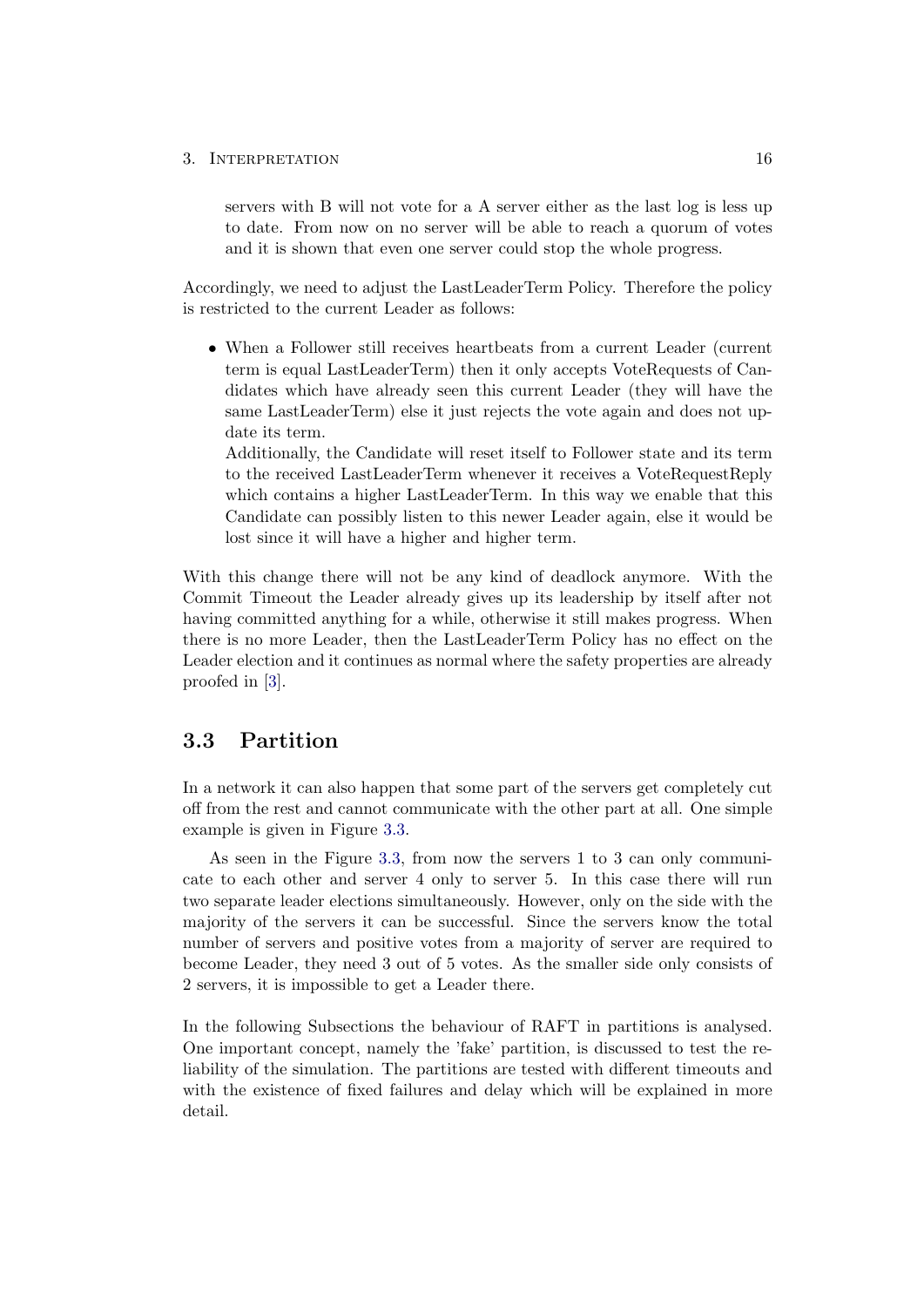

<span id="page-21-1"></span>Figure 3.3: Example of a partition with 5 servers where 2 servers get cut off

## <span id="page-21-0"></span>3.3.1 Reliability of the simulation

When partitions are tested, one important feature is the time for a successful election. We can fix a partition ratio, i.e. a third of the servers is cut off from the other two thirds, and then analysed how the time for a successful leader election evolves versus the total number of servers. On the other hand we can also fix the total number of servers and inspect the election times for different partition ratios. This sounds quite simple however it is not guaranteed that the simulation works reliably, especially with a higher amount of servers. In example an increase in the time curve could be caused by the partition configuration itself, what we wish to analyse, or then by the more intense effort of the simulation caused by more servers. Ergo, we have to interpret the results carefully and first need to check if we can believe in our simulation.

To get a hint of how reliable this simulation is, we run a so called 'fake' partition. Here we ignore the minority that got cut off from the partition and only simulate the part of the partition which can build a majority and therefore is able to find a Leader. The other part of servers which is left out, should not have an effect on the leader election time as it is redundant for the progress. For the example in Figure [3.3](#page-21-1) only the servers 1 to 3 would be simulated as they can still get enough votes from each other. The servers 4 and 5 will be left out because their leader elections will never be successful and only consume some calculation time of the simulation.

In principle the results of the 'fake' partition and the real partition, with all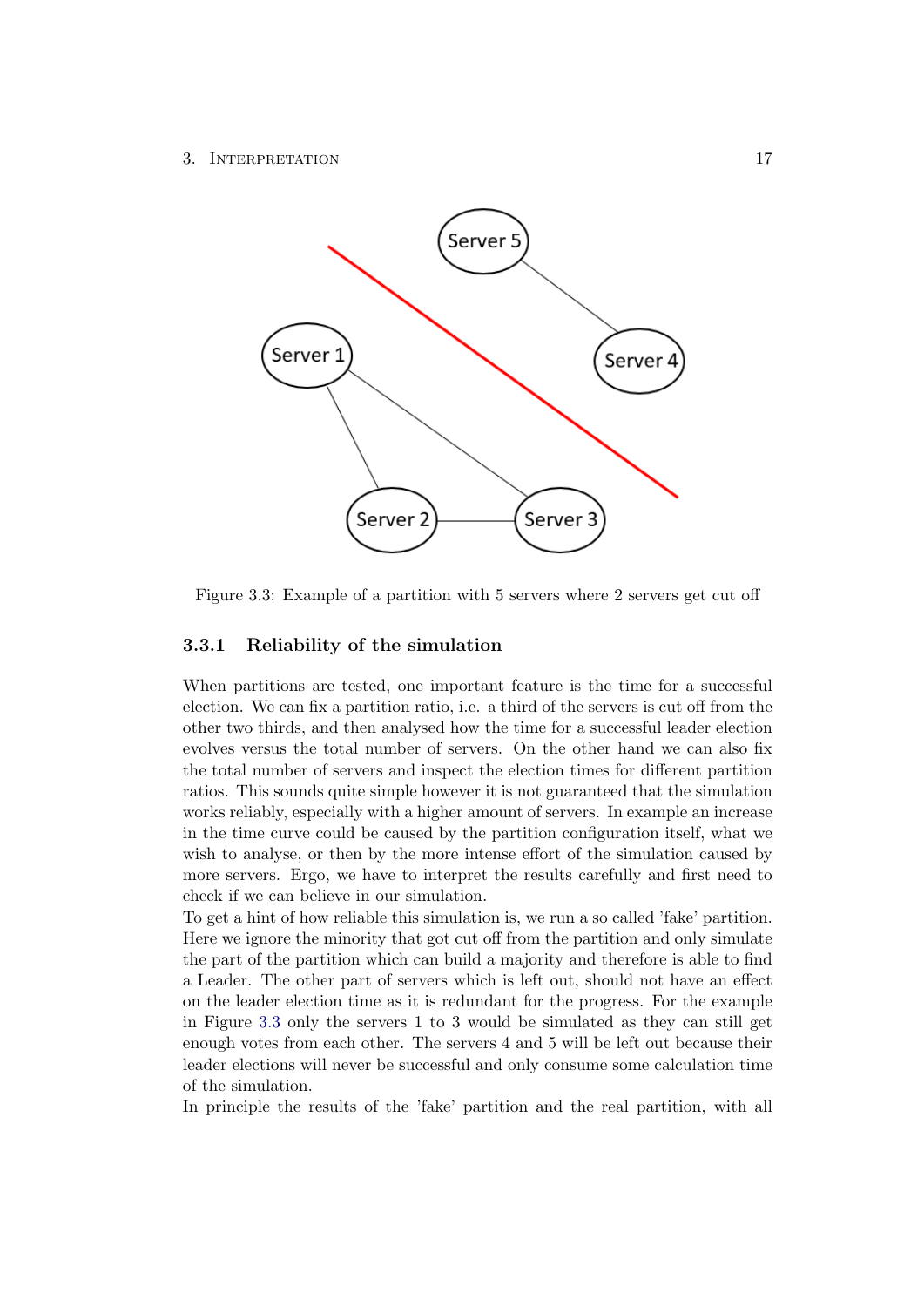servers simulated, should coincide. If they do, we know that the performance of the algorithm does not depend on the simulation effort and that we can rely on these measurements.



<span id="page-22-0"></span>Figure 3.4: Comparison between the results of real partition and 'fake' partition with a half-half partition (such that there is still a majority - for 100 servers the partition would be 49-51) and timeouts: 1.0-1.8[s]

In Figure [3.4](#page-22-0) it is visible that for a higher number of servers, the effects of the more involved simulation are not negligible anymore. The real partition even gets stuck after 80 servers due to overloaded simulation while the 'fake' partition is able to continue until 150 servers. As a result, we concentrate on a smaller amount of servers and hope to get a better reliability there.

In Figure [3.5](#page-23-1) we see a much better correlation between the two kinds of simulation. Here the total number of servers is fixed to 10 and the number of servers, that were cut off, varies. The election times nearly coincide except for the case where 4 servers are cut off. But even latter case only deviates by a smaller factor. We therefore restrict our simulations to a smaller amount of servers.

Additionally, we see from Figure [3.5](#page-23-1) that the election time increases non-linearly the more servers are cut off. This might come from the fact that for a larger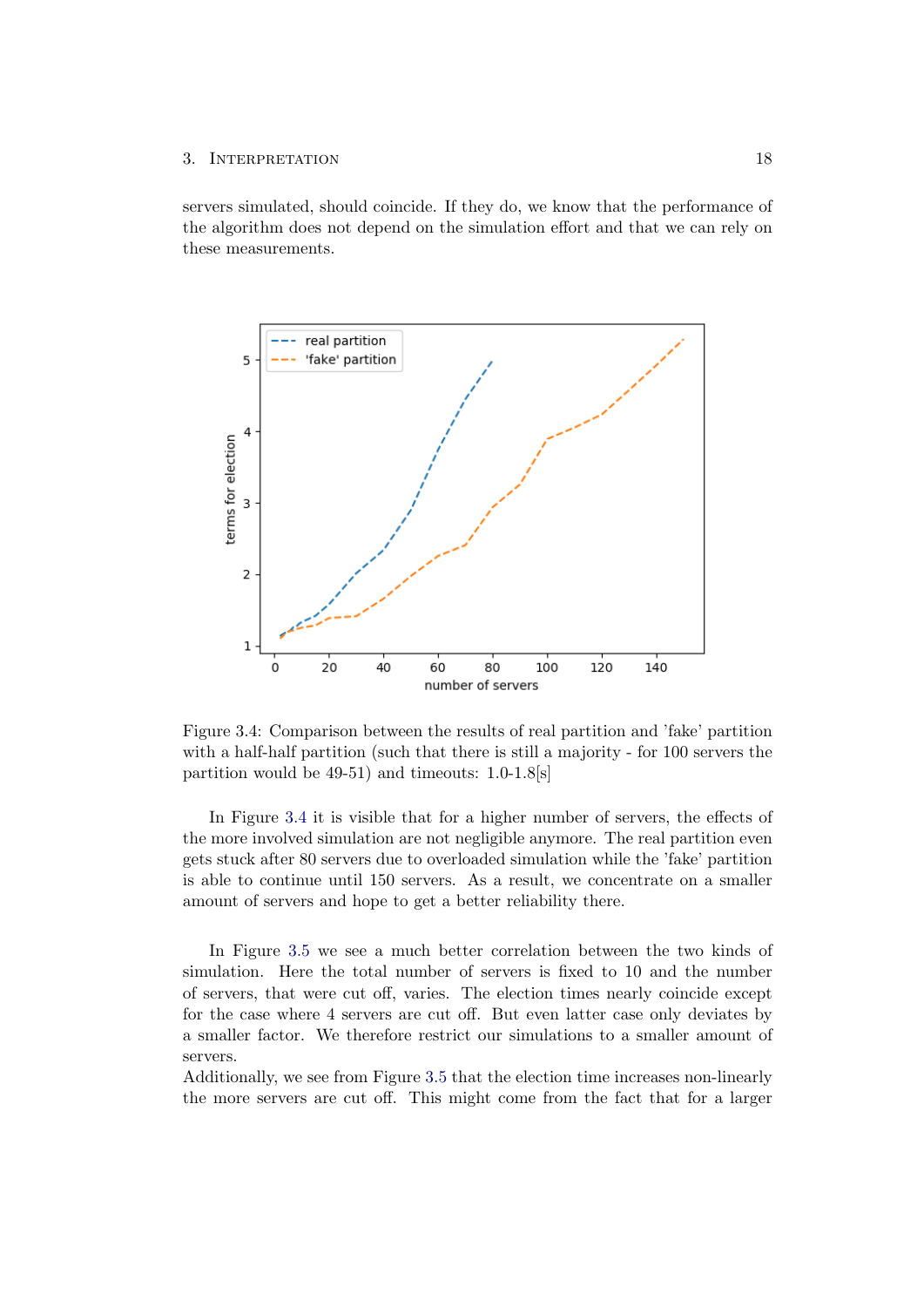

<span id="page-23-1"></span>Figure 3.5: Comparison between the results of real partition and 'fake' partition with a different number of servers cut off (timeouts: 0.1-0.15[s] and 10 servers)

partition a higher percentage of the other servers has to answer positively to the VoteRequest. Therefore the cases where two or more servers timeout roughly at the same get less successful as they steal each others votes.

### <span id="page-23-0"></span>3.3.2 Different timeouts and policies

As we are restricted to a smaller amount of servers, we cannot exactly predict how the algorithm behaves with more servers which might be even the more interesting part. Therefore we tried another way to imitate the conditions with more servers. Instead of increasing the number of servers we can just make the lower and upper timeout bounds tighter. I.e. if we halve the timeout interval then the density of timeouts will be doubled; as if the timeout interval remains like this and the number of servers gets doubled.

In Figure [3.6](#page-24-0) we again simulated 10 servers with a varying number of servers that were cut off for different upper timeout bounds. From these curves we see that the election time continuously increases as the timeout interval gets halved. At a certain time interval the election time seems to increase even more and the algorithm will start to become unstable at a certain point. This can be explained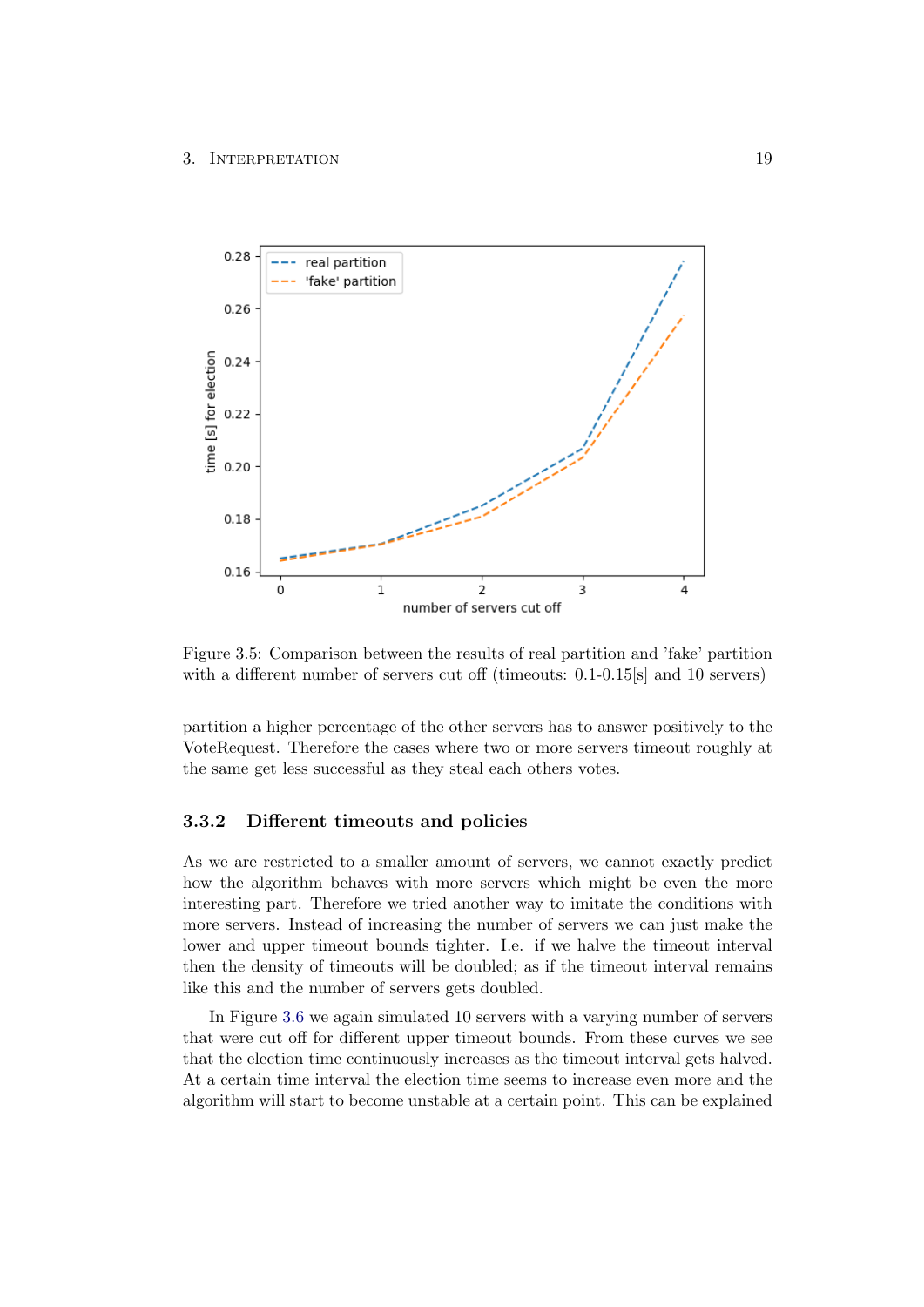

<span id="page-24-0"></span>Figure 3.6: Comparison between different timeout intervals (10 servers and 'fake' partition)

by the increasing timeout density, when the timeout bounds get tighter. As a consequence the number of servers seems to be limited for a fixed timeout interval. When the number of servers gets too high, the upper timeout boundary needs to be increased. RAFT has no dynamic timeout adjustment yet and therefore most certainly will not work fluently for a drastically increased number of servers.

To deal with this issue, we introduce two different approaches:

- increaseTimeout: Each server remembers the last leader term and counts the consecutive terms without Leader. Every time there is a new term without leader, it increases its upper bound of the timeout by the original interval length of the timeout (upper bound minus lower bound). In this way the interval increases linearly until there is a new leader found. This can be done as well with an exponential increase of the boundary.
- increaseCandidateTimeout: The Candidate counts the number of positive and negative votes it got. Then it adapts its upper timeout boundary for the next timeout according to the ratio between the positive and negative replies. Therefore, Candidates with many negative votes get handicapped in the next timeout by a larger timeout interval. On the other hand, the Candidates with a lot of positive votes get a tighter timeout interval. In this way we want to give the more promising Candidates an advantage.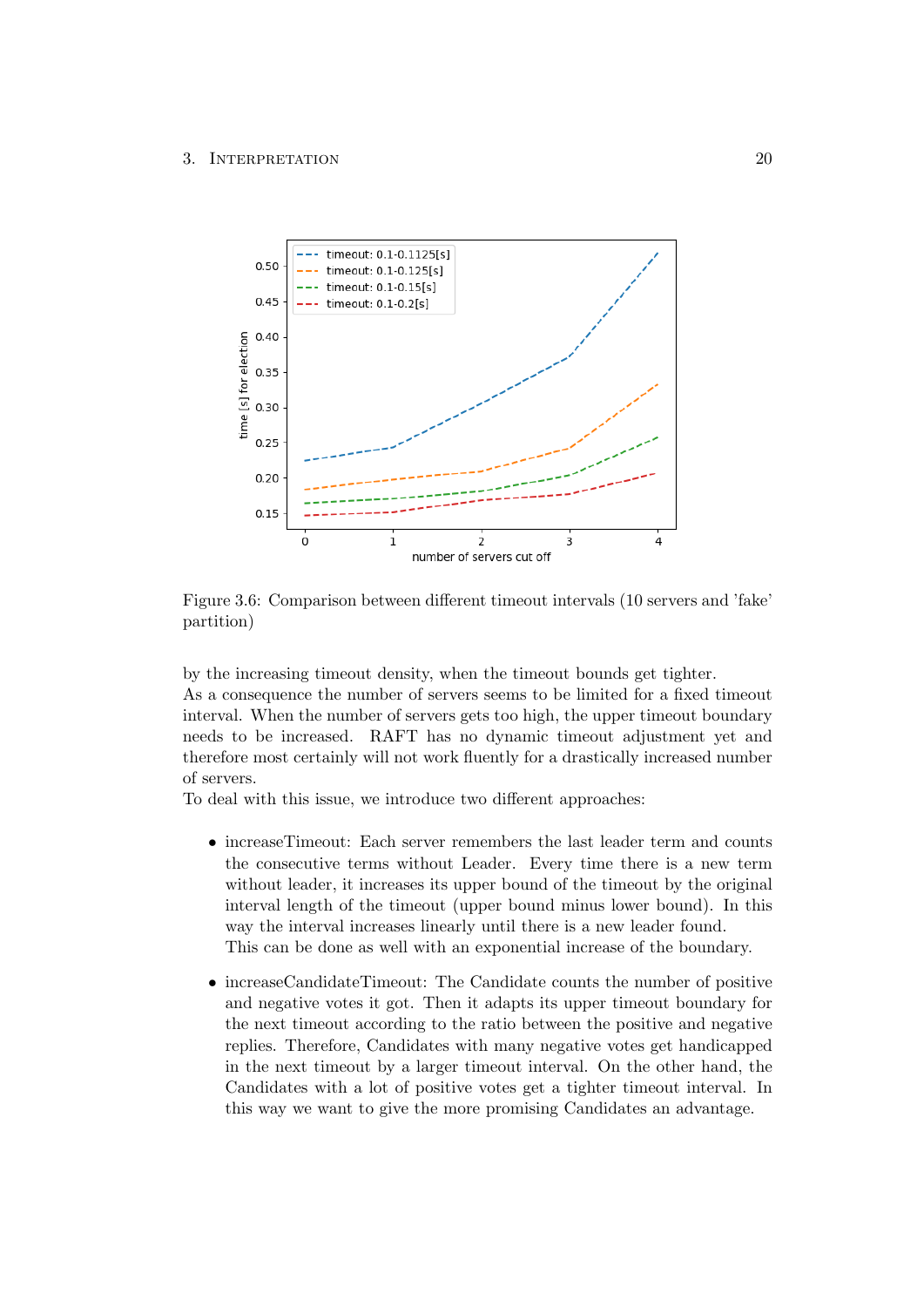

<span id="page-25-1"></span>Figure 3.7: Comparison between the different timeout policies (timeouts: 0.1- 0.10625[s], 10 servers, 'fake' partition)

In the Figure [3.7](#page-25-1) our goal was to compare the performance of RAFT with the newly introduced policies. We used 10 servers and a tight timeout boundary of 0.1-0.10625[s] where we varied the partition size. The curves show a significant impact of the two policies. Both policies have a positive effect on the performance whenever a larger percentage of the servers gets cut off. Even the two policies together seem to improve the progress more which indicates that the policies are not making the same improvements.

We also tested the so called increaseTimeoutExp with an exponential increase of the upper timeout boundary but it is not that effective in this configuration as the increaseTimeoutLinear. This might come from the fact that the timeout interval is not tight enough and an exponential increase has a too rough adjustment and is not necessary here. This might change for cases where the number of servers is by magnitudes higher for this timeout interval which remains to others to test.

# <span id="page-25-0"></span>3.4 Further observations

In this Section we introduce the concepts of fixed failures and fixed delays which imitate some problems that can appear in networks like the Internet. Then we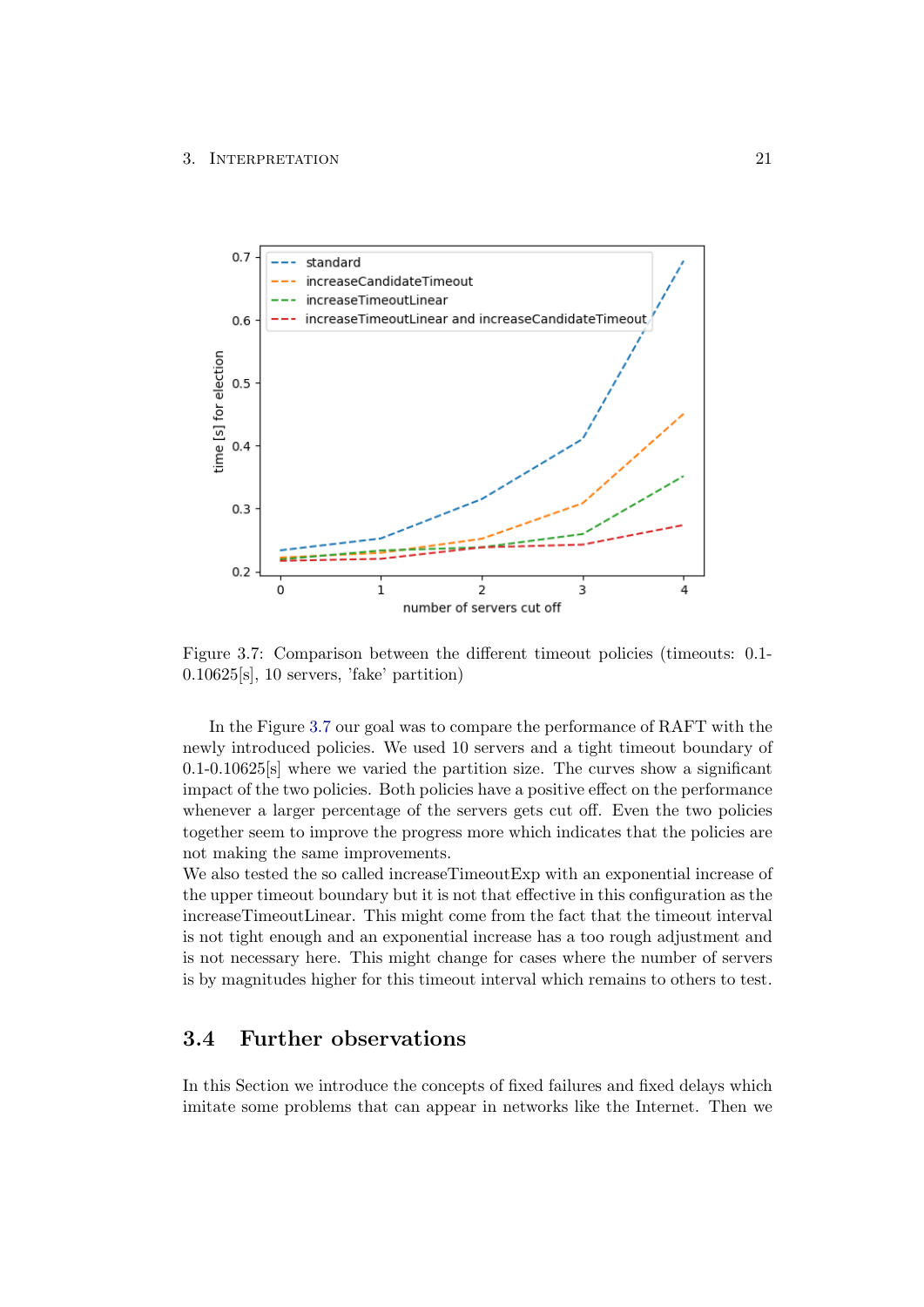add these two features to the RAFT implementation and shortly discuss their impact based on some measurements.

In the Internet it happens that a direct link between two servers fails because a router in between has crashed or a link is slower due to more traffic i.e. To simulate such behaviours, we added two parameters to the implementation which will be set right at the beginning of the run time:

- fixed failure: At the beginning, each directed link a server has two links to another server, one for sending and one for receiving - between two servers will be disabled with a given probability for the rest of the simulation. I.e. with the given fixed failure of 0.1, on average each tenth link will be destroyed and will not work during the simulation.
- fixed delay: For all directed links a fixed delay will be chosen uniformly at random in a certain delay interval. For the whole simulation the messages through this link will have this fixed delay, additional to the actual receiving time of the sockets.



<span id="page-26-0"></span>Figure 3.8: Comparison between the different fixed failures and partitions (10 servers, timeouts:0.1-0.15[s], 'fake' partition)

We wanted to see how much impact link failures have on a partition of servers. In Figure [3.8](#page-26-0) we simulated leader elections with 10 servers and varying partition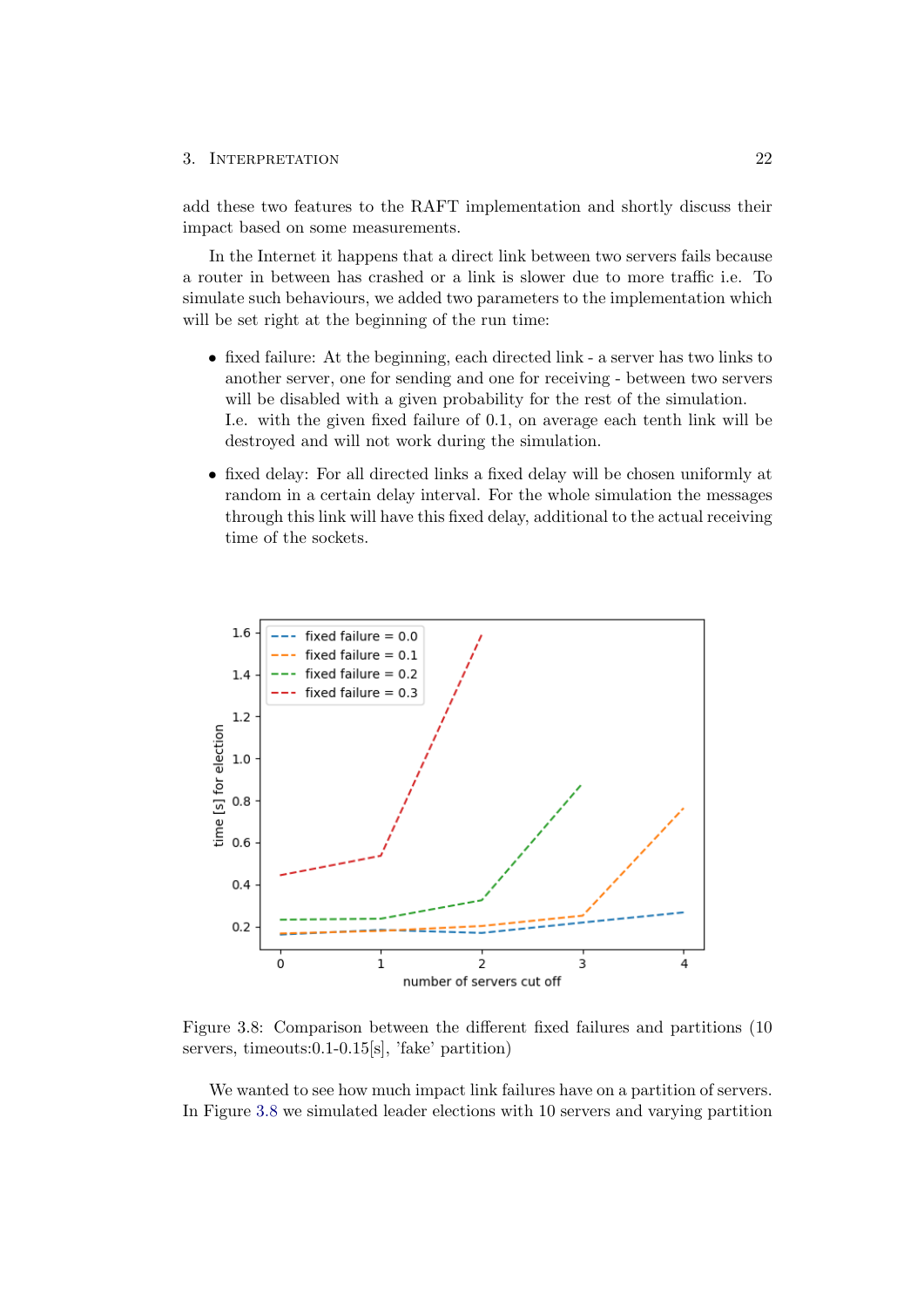sizes for different fixed failures. From the curves we see that a higher fixed failure together with a large partition becomes very critical. This can be explained by the fact that in large partitions a Candidate nearly needs all of the votes of the servers in its partition. When now some links fail between this Candidate and other servers, it needs an even higher fraction of the available votes or it might happen that it cannot reach a majority of the servers anymore. I.e. from the 10 servers, the servers 7 to 10 are cut off. Additionally, there is a link failure between server 1 and 2. Then servers 1 and 2 will never be able to become leader. However, they will also timeout and interfere with other Candidates which makes the election harder for the others as well.



<span id="page-27-0"></span>Figure 3.9: Comparison between the different fixed delays and partitions (10 servers, timeouts: 0.1-0.15[s], 'fake' partition)

In Figure [3.9](#page-27-0) wanted to analyse the same as before, but with fixed delays instead of the fixed failures. We observe that fixed delays worsen the performance the more servers are cut off and the higher the fixed delays get but not that drastically as with fixed failures. We explain the increase of the curves with the fact that higher fixed delays make it less likely that a server reaches all the other servers before another server timeouts as well.

I.e. if a server sends a message to another server with a delay of 0.1[s] and an actual transmission time of 0.05[s], then no other server should timeout in  $0.15[s]$  instead of  $0.05[s]$ . Therefore, the larger the fixed delays get, the larger the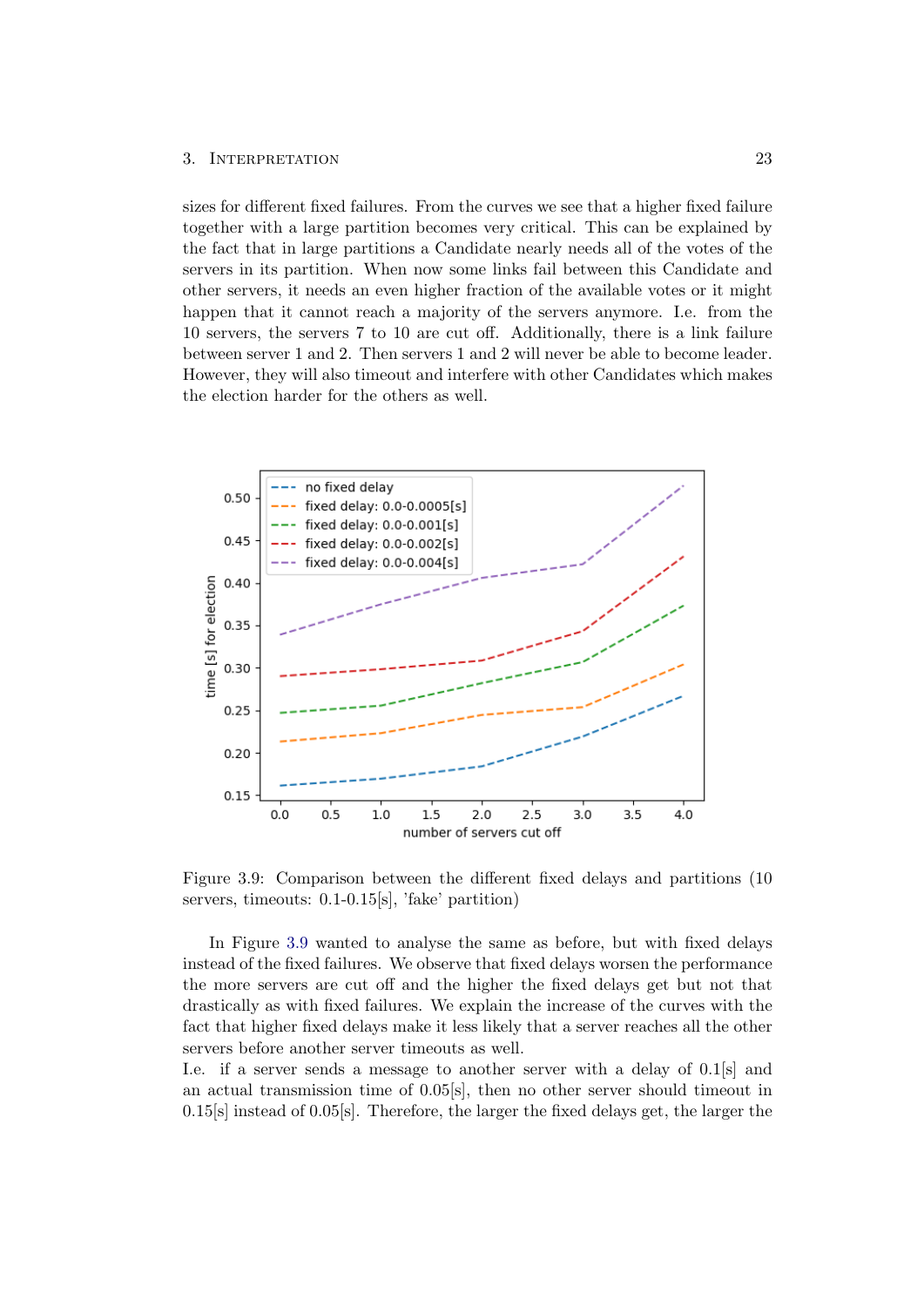timeout interval should be to reduce the probability of the interfering Candidates again.

# <span id="page-28-0"></span>3.5 Discussion

The sections [2.2](#page-10-0) and [3.3.1](#page-21-0) showed that it is quite complicated to get a reliable simulation for a larger number of servers on one machine. This fact limited the whole range of interpretations but still we could find some answers to the two main issues:

• Isolated server: The original RAFT algorithm revealed some severe problems in such configurations. An isolated Follower continuously slows the whole process down. When the isolated server is the Leader, the situation is even worse. The Leader will not make any progress and does not give up its leadership which ends up in sort of a deadlock. In an open network without secured IP addresses one could put a malicious router near one of these servers. The situation of an isolated server now appears when this router discards all of the messages to this server close by.

However, the problem could be completely handled by these policies AppendEntryReply Timeout, Commit Timeout and LastLeaderTermPolicy. The Commit Timeout prevents that a isolated server remains in the Leader state by giving its leadership voluntarily up after some time without progress. The LastLeaderTermPolicy makes sure that an isolated Candidate does not interrupt the progress of the others anymore by adding an additional VoteRequest restriction.

• Partition: Even if the policies IncreaseTimeout and IncreaseCandidate-Timeout seem to improve the progress quite a bit, it remains the most involved issue. It is still not very clear how well the algorithm works with a larger number of servers as the simulation does not really give a reliable answer to that.

One obvious solution is to directly increase the upper timeout boundary linearly as the number of servers increase. In this way the timeout density stays the same and we assume that it remains likely to find a leader, even for a large number of servers. The election time will not increase either as the change of having an early timeout remains roughly the same. However, there will be servers with huge timeouts and this will make the algorithm slower and less adaptable to failures. I.e. a link failure may not be recognized until the time of the upper timeout boundary elapsed.

Additionally, with the same probability of sudden server and link failures there will happen linearly many more elections which consumes time and in the worst case could end up in a constant leader election without any progress. As well it can happen that a Leader only has access to half of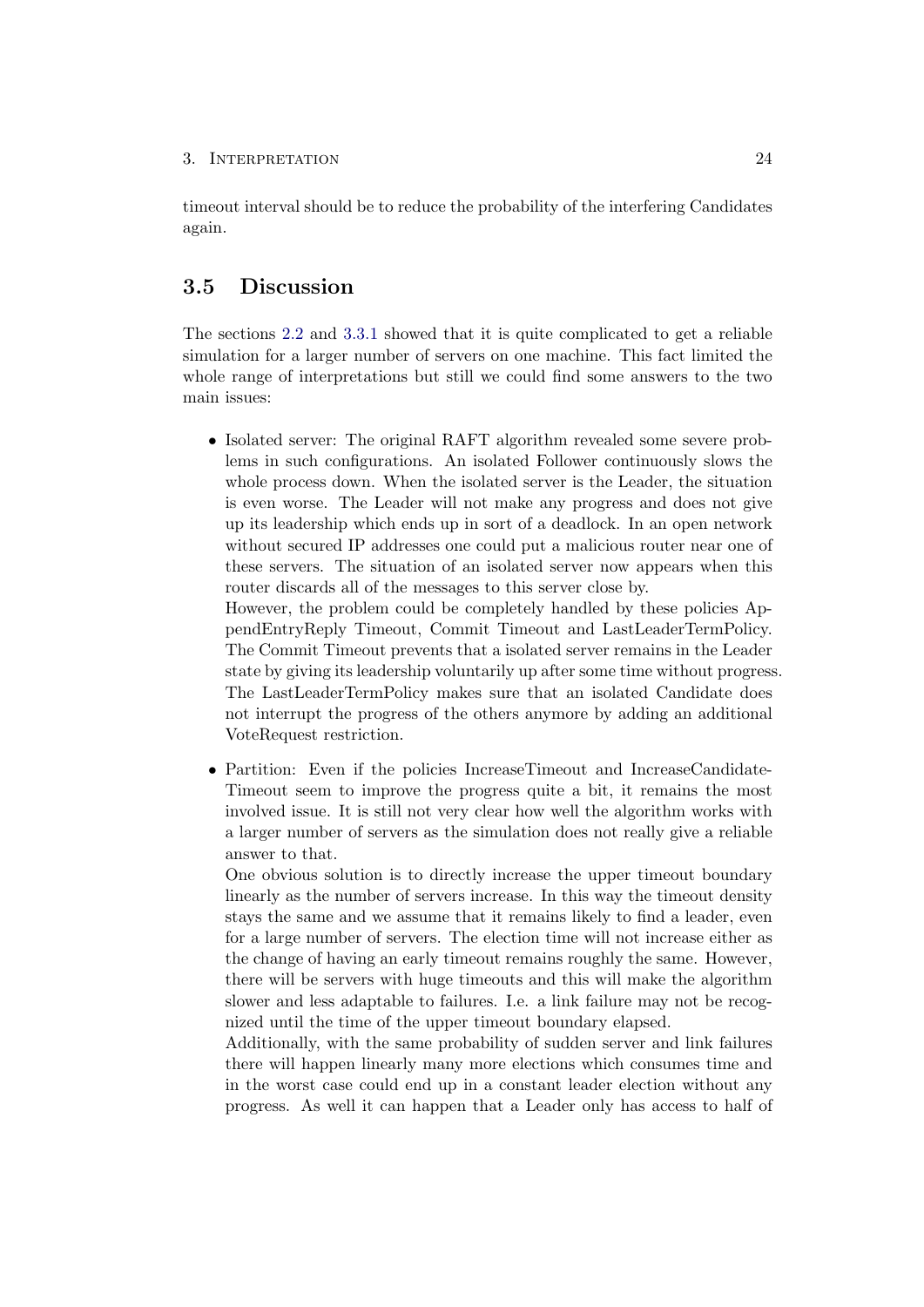the Followers and still remains Leader forever. As a consequence it is questionable if the guarantee of having only half of the servers up to date is effective enough.

After these observations it seems to us that RAFT has still some problems in some edge cases and it remains the question of how well the algorithm scales. However, it looks like a good theoretical approach which also leaves some freedom for further practical improvements, as we have already proposed some.

One interesting proposal is left for further analysis. Similar to the principle of 'divide and conquer' the RAFT process could be divided into different hierarchical sub-processes where the Leader of each sub-process represents a server node for the next upper process. To enable multiple levels, the servers have to be put in different predefined groups of different levels.

I.e. for 125 servers there could be 3 layers. The layer 1 group consists of all servers. The layer 2 group of 25 servers each and the layer 3 group of 5 servers each. Then every server belongs to a group in each layer (i.e. server 6 could then be in the first group of layer 1 and 2 and in the second group of layer 3). The servers in each layer 3 group will try to find a Leader. Then the Leaders of layer 3 try to find a Leader in their group in layer 2 and so on.

In this way RAFT potentially becomes more resilient to sudden failures as only one sub-process has to deal with it while the other processes will not be affected at all. The cluster membership changes, which are explained in the paper [\[3\]](#page-30-3), would not need to be done globally anymore but only in the specific sub-processes. Additionally, the work of one global Leader of distributing the commands to every single server could be assigned by many other servers.



Figure 3.10: One idea of multi-RAFT. Each rectangle contains servers of a group of layer 2 with the according elected Leaders. The Leaders of layer 2 then find a Leader for layer 1 which then will be Leader for two layers.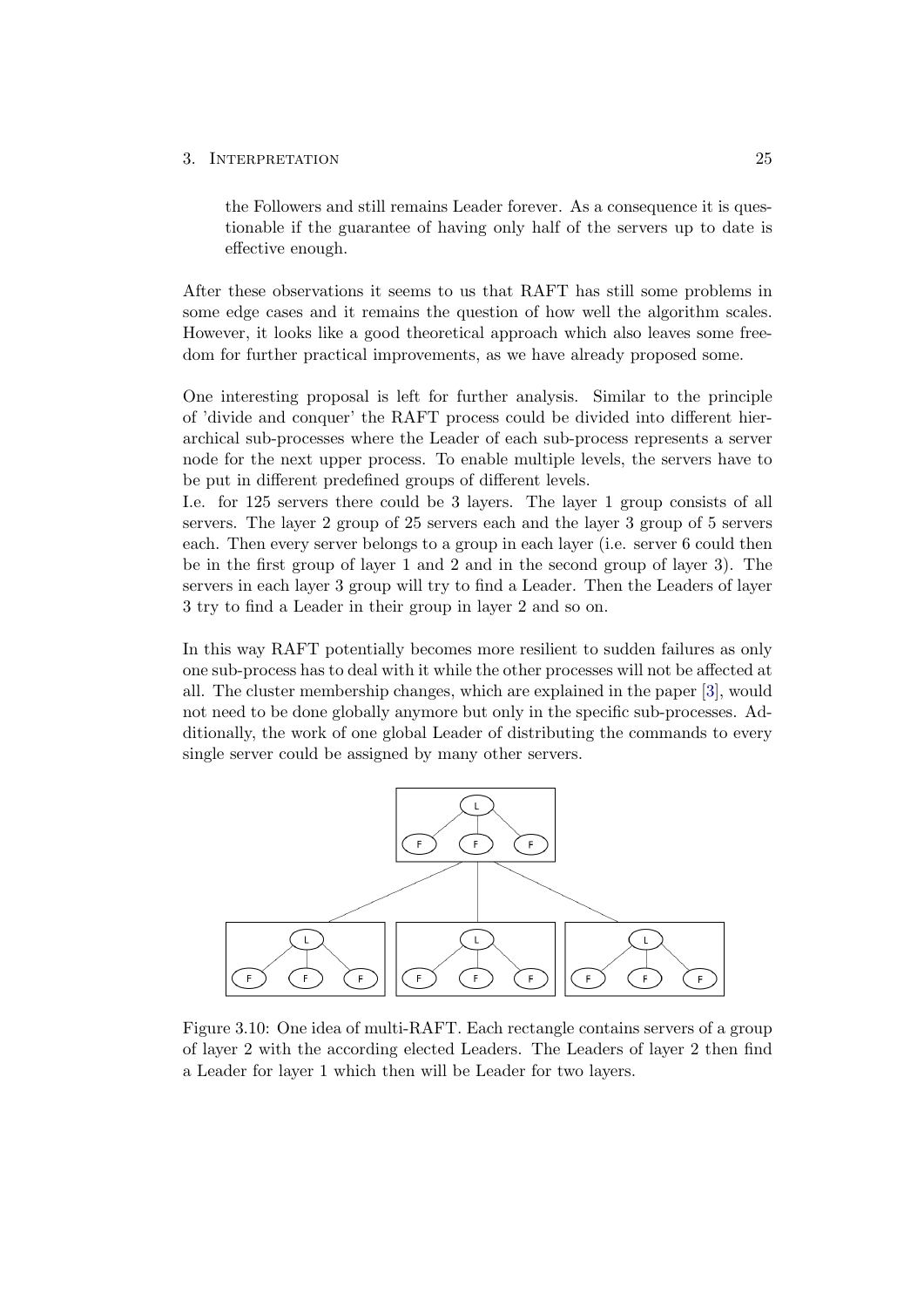# Bibliography

- <span id="page-30-1"></span><span id="page-30-0"></span>[1] Lamport, L.: The part-time parliament. (1998)
- <span id="page-30-2"></span>[2] Lamport, L.: Paxos made simple. (2001)
- <span id="page-30-3"></span>[3] Ongaro, D., Ousterhout, J.: In search of an understandable consensus algorithm, USENIX Association (2014)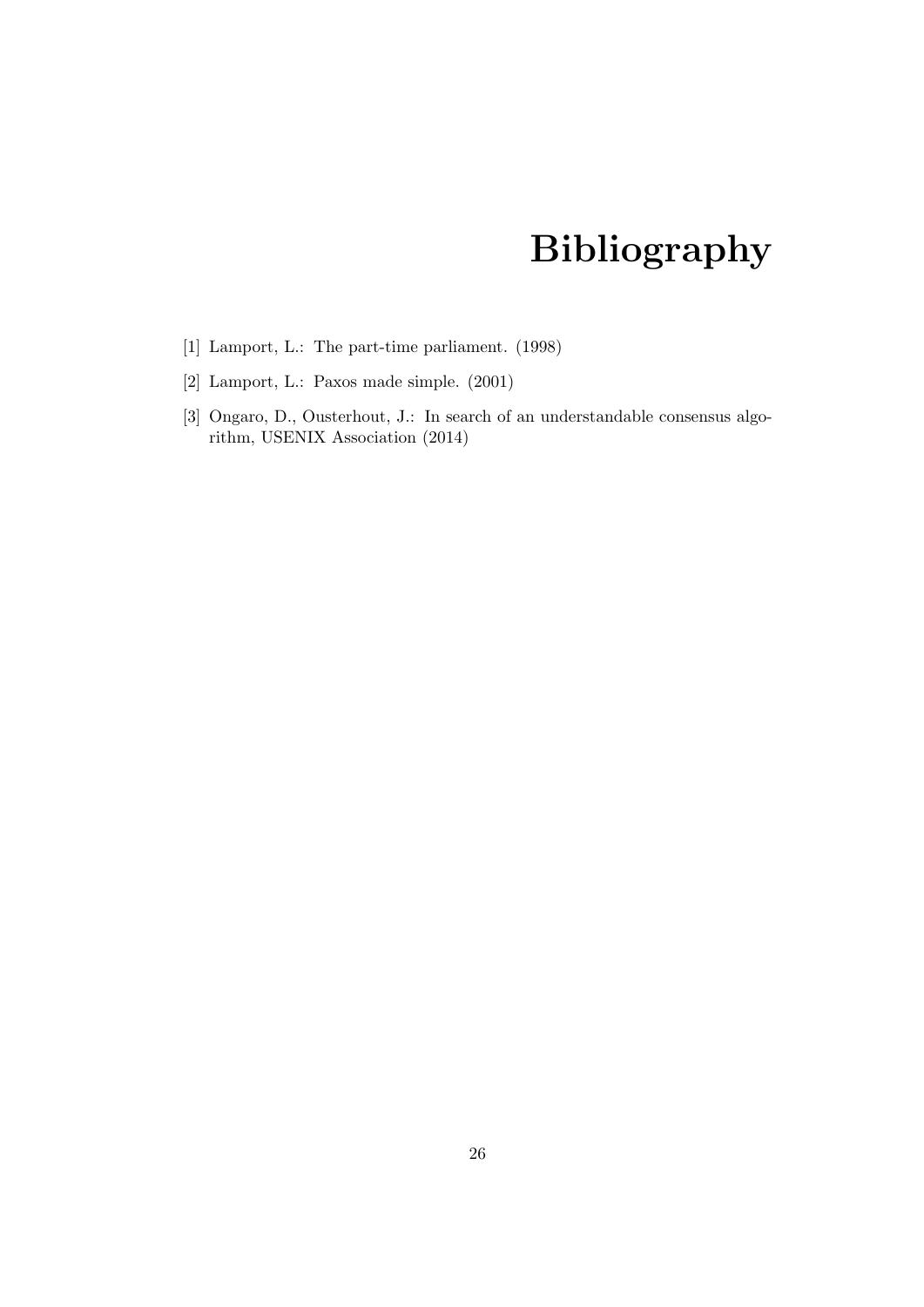# <span id="page-31-0"></span>Appendix A Appendix Chapter

# <span id="page-31-1"></span>A.1 Sliding Window between client and server

The sliding window between client and server we implemented as follows: On one hand there is a sliding window for all the commands which the client wants to append to the Leader. Every so called *AppendCommand* gets buffered on the client side and the client stops sending new commands as soon as the size of this buffer AppendBuffer is equal to the maximal size of the sliding window. When commands are left over to be sent to the Leader, they will be buffered in another buffer *WaitingBuffer* which stores all waiting commands. As soon as there is some more space in AppendCommand, the next command from WaitingBuffer will be sent to the Leader and transferred to the AppendBuffer.

On the Leader side there is a buffer called WindowClient which has the size of the maximum size of the sliding window minus one. This minus one comes from the fact that the first element (the one that actually is expected from the Leader) of the sliding window does not have to be stored as it can be appended to the log directly. So, whenever there is another than this expected element received, it will be stored at the right place in this buffer. As the expected element is received, the buffer has to be updated where every consecutive element after the received one can be applied as well. The other commands in WindowClient have to be moved that according amount of places forward in the buffer.

The Leader will send a feedback to the client which tells it the last applied command. This is also the case if the Leader receives a stale command which was already applied. Additionally, it sends a feedback whenever a new command got committed. The client on the other side can use this feedback to update AppendBuffer. The elements which are removed from this buffer are stored in another third buffer, named *CommitBuffer*. This is necessary as the Leader could crash and the appended commands might not be committed. In this case the commands would be lost. The client can use the second feedback about the committed commands from the Leader to remove the committed commands from CommitBuffer. Then it can be sure that it does not have to send these commands again.